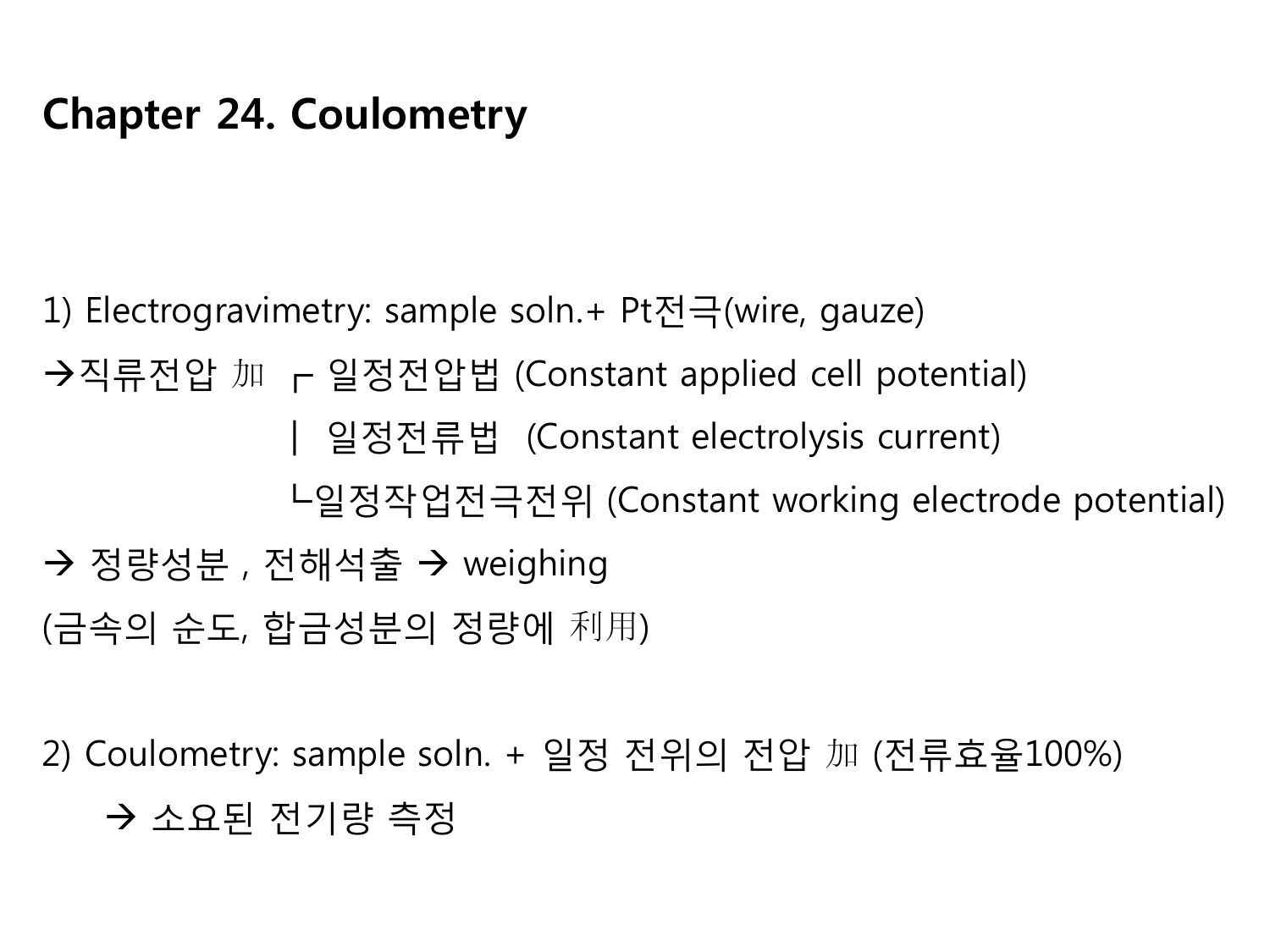## **1. Electrogravimetry**

일정전위분해법 : 황산구리 용액에 Pt wire 및 Pt gauze (150cm2)전극을 0.0220M Cu<sup>2+</sup> 200 ml + 1.00 M H<sup>+</sup> 용액에 담궈 (cell of 0.50 Ω)→

직류전압 加 → 전기분해

Cathode : Cu<sup>2+</sup>+2e<sup>-</sup> -> Cu 석출  $\mathcal{P} = 0.34$  V

Anode :  $1/2O_2 + 2H^+ + 2e^- = H_2O$   $\qquad P = 1.23$  V

→ 석출 전 후의 전극무게 측정 → 정량

Deposit 의 physical characteristic에 영향을 주는 요소: ① Current density ② Temp. ③ Complexing agent 의 존재

실험적으로 결정

Electrolysis :  $E_{app} = E_C - E_a + \Pi_c + \Pi_a - IR$  (24-1)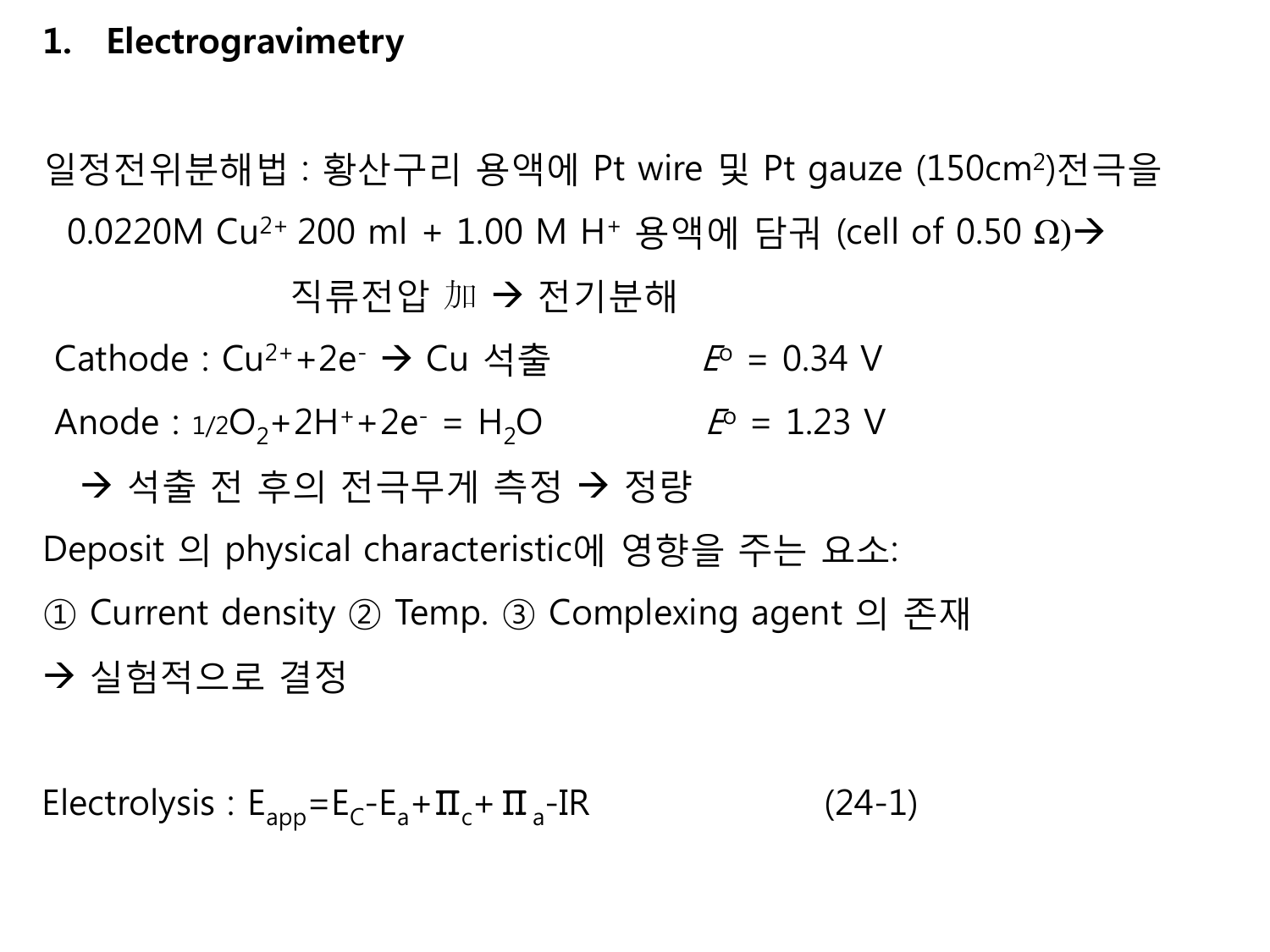#### **24A-1 Current-Voltage relationships during an electrolysis**.

▪ Initial Thermodynamic Potential of the cell

Standard potential data for the two half-reactions in the cell under consideration are

$$
Cu2+ + 2e \iff Cu(s) \qquad E0 = 0.34 V
$$
  
 $\frac{1}{2}O_2(g) + 2H^+ + 2e^- \iff H_2O \qquad E0 = 1.23 V$ 

Using the method shown in Ex 22-6, the thermodynamic potential for this cell can be shown to be -0.94 V in **0.0220M Cu2+ 200 ml + 1.00 M H+ solution**.

When a potential of -2.5 V is applied to the cell,  $I_{init} = 1.5$  A. (See Fig.14-1a)

▪ Current changes during an electrolysis at constant applied potential;

 $I_t = I_0 e^{-kt}$ , k = 25.8DA / Vδ

Typically,  $D = 10^{-5}$  cm<sup>2</sup>/s,  $\delta = 2 \times 10^{-3}$  cm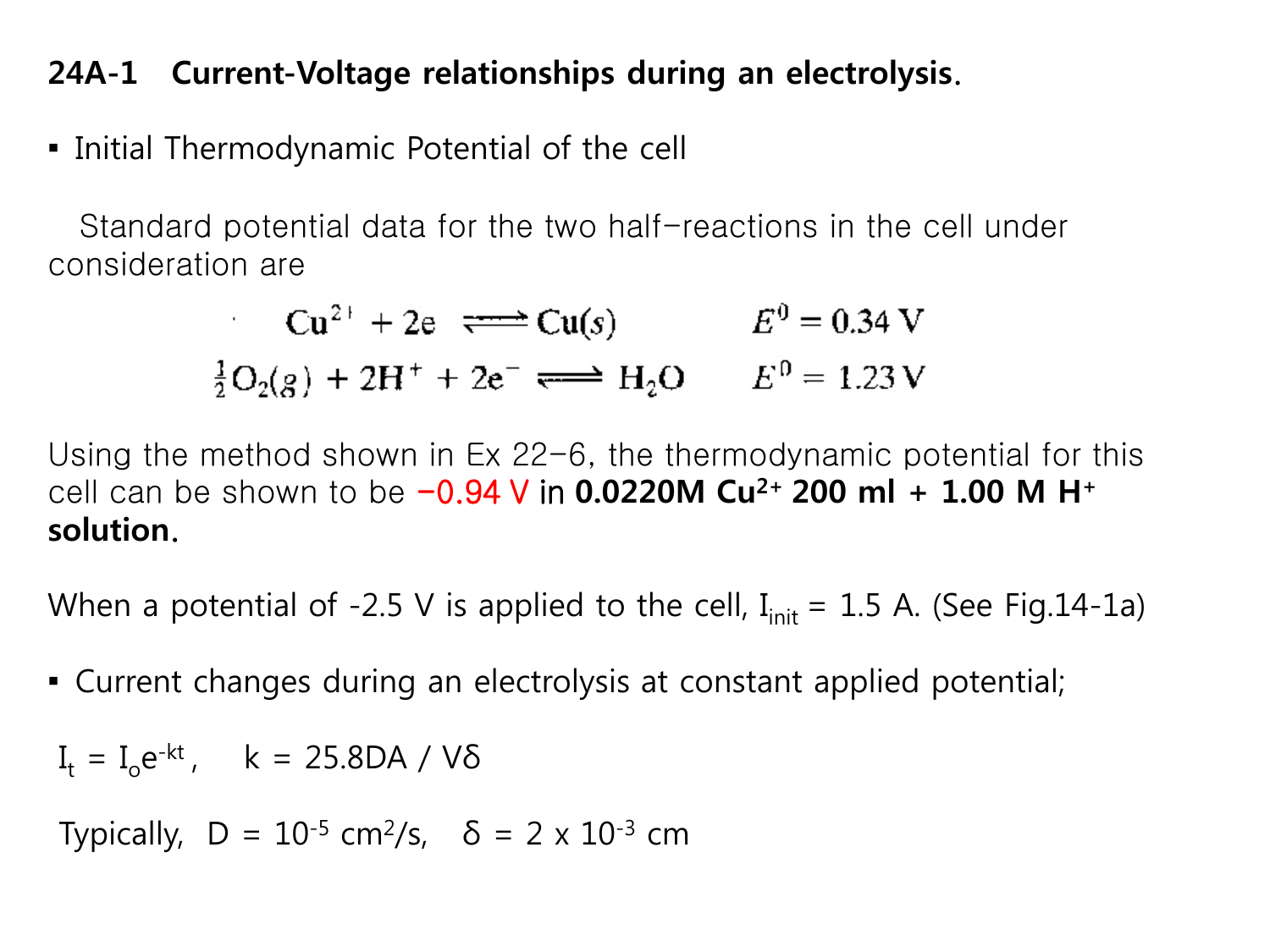Fig. 24-1 Changes in (a)current and (b) potentials during the electrolytic deposition of Cu(II) ion. A): Pb, B): Cd, C): Co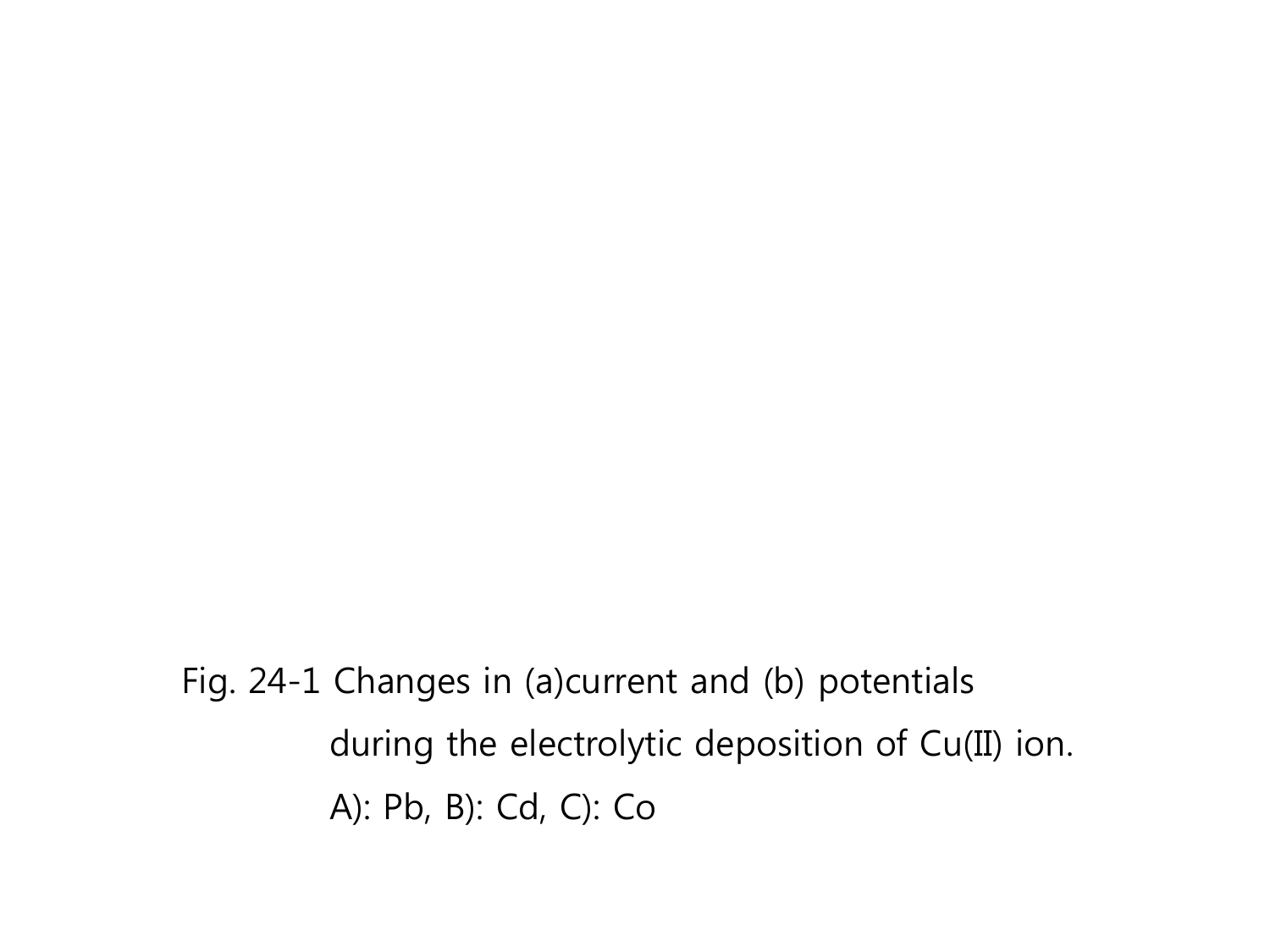1-2. Constant current electrolysis :

By maintaining the current : 전해 동안 주기적 전압증가 要.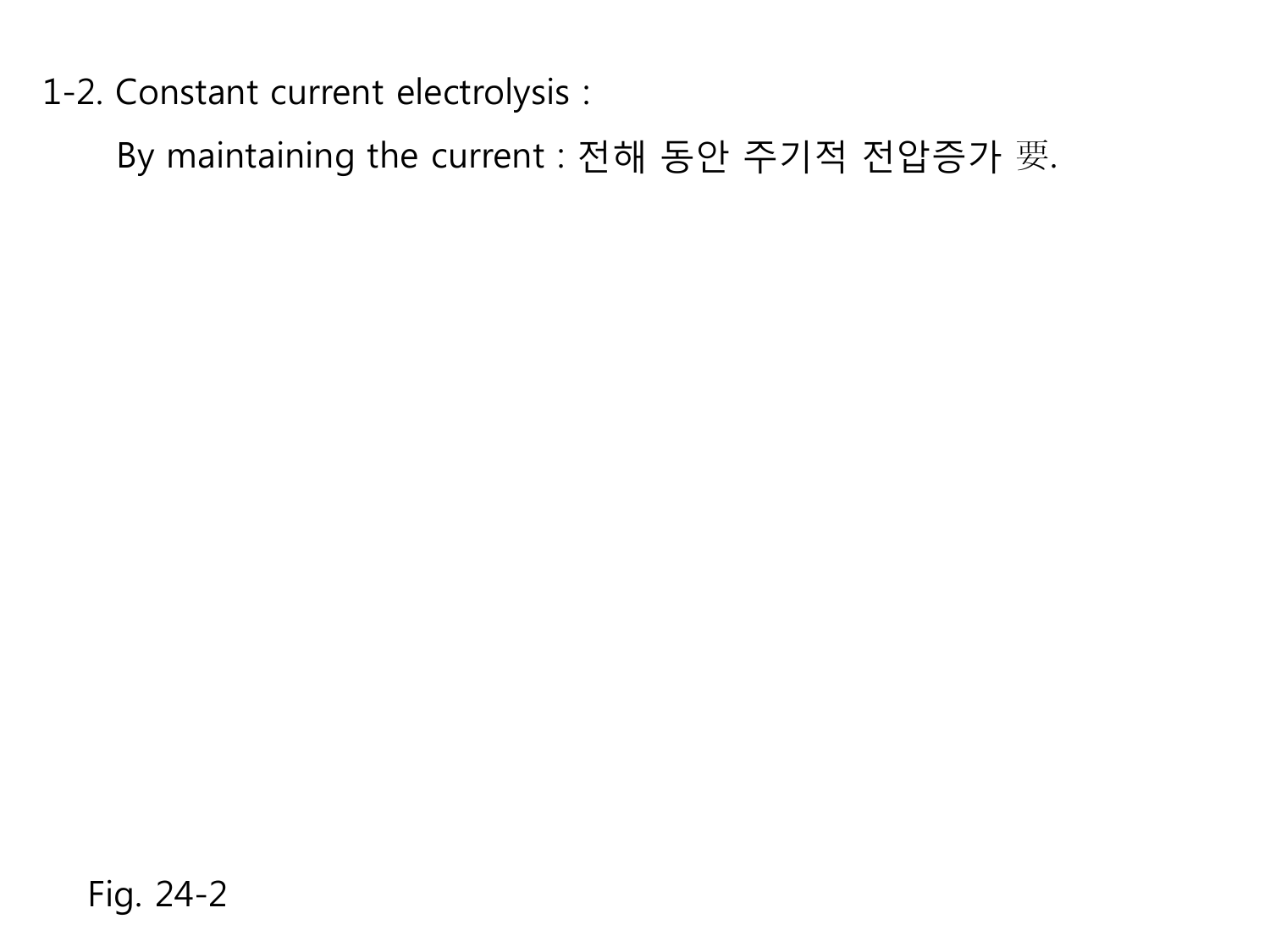$E_{app} = (E_a + \eta_a) - (E_c + \eta_c) + IR$  $EC = E^{o_{Cu^{2+},Cu}} + 0.059/2log[Cu^{2+}]$  ex) 0.01M Cu2+ 99.9% 전해에 必要한 voltage  $E_c = 0.34 + 0.059/2$ \*log[10<sup>-2</sup>]=0.28 V 전해 종료시 E<sub>C</sub> = 0.34+0.059/2\*log[10<sup>-5</sup>] = 0.19 V (저하) η<sub>a,</sub>η<sub>c</sub> → H<sup>+</sup> 의 accumulation → depolarizer 첨가 즉  $Cu^{2+}+H_{2}O = Cu+1/2O_{2}(q)+H^{+}$  $NO_3^- + 10H^+ + 8e^- = NH_4^+ + 3H_2O$  Electrode reaction 의 속도에 의존 (Pt에서 거의 무시) IR 강하 이론적인 加 전압 값보다 약간 더 큰 전압 加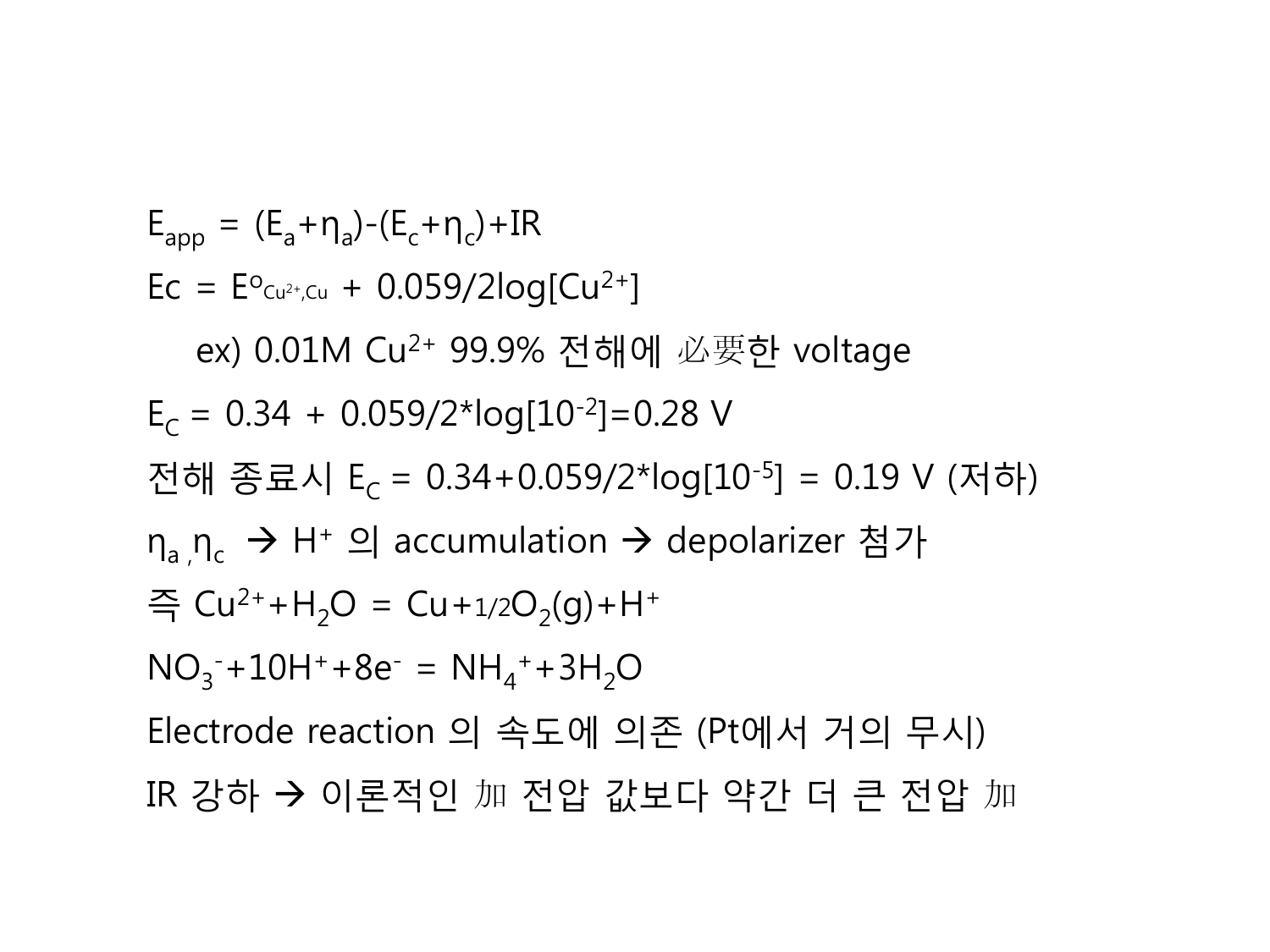1-3. Controlled potential electrolysis (limited cathode potential electrolysis)

# 장치: ( working elec.의 전위 reference에 대해 측정 → 이론 값 만큼 전위 加 → )

Reference 전극에 대해 일정한 전위를 설정 → 저항 조정→ working electrode의 전위가 일정하게 조절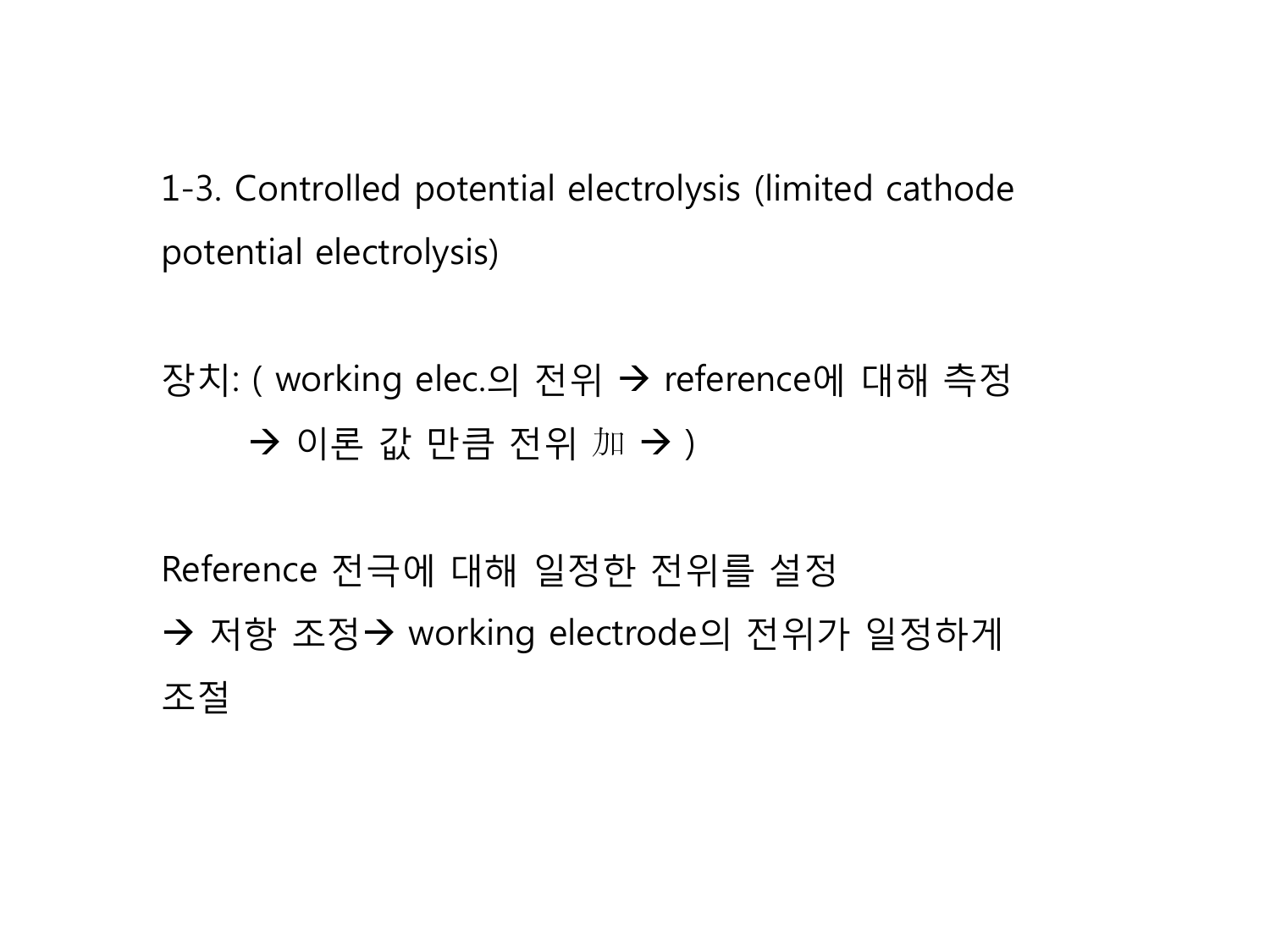Fig 24-3. Apparatus for controlled-potential electrolysis.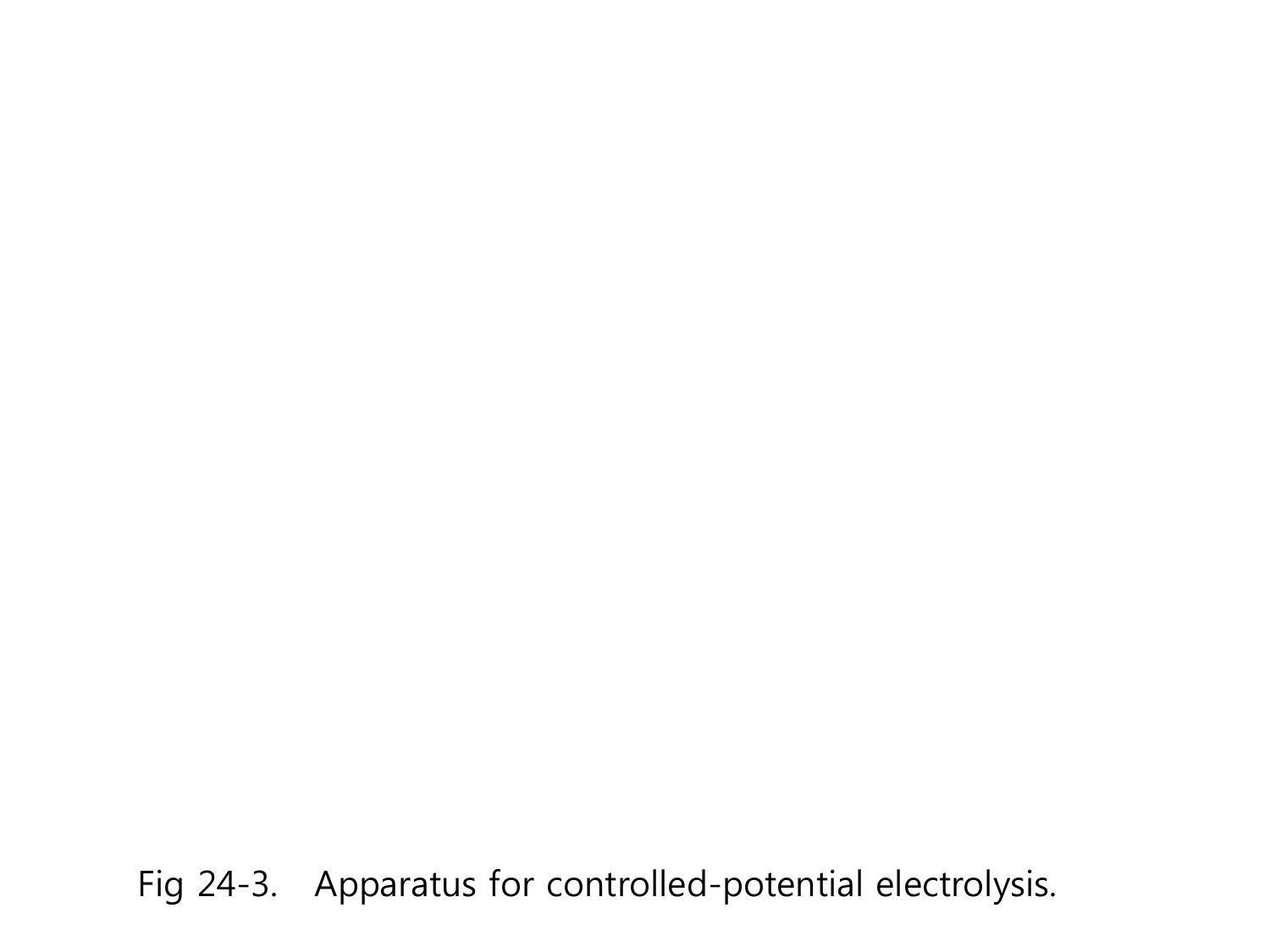# 적용 : 두 종류의 금속 수소보다 양성 , 전극전위 비슷 분리 곤란(일정전류법)

Controlled potential electrolysis 사용

전류 I 시간 t 에 대해 지수 함수적으로 감소 I = I e-kt . logI = -2.303kt+logI0 Ct /C0 = i t /i o = e-(DA/Vδ)t = 10-0.43(DA/vg)t v : 용액의 volume δ : 확산 층의 두께 Ct /C0 = e-ktk =mA/V m : mass transfer coefficient = D/δ k = 25.8DA/(Vδ)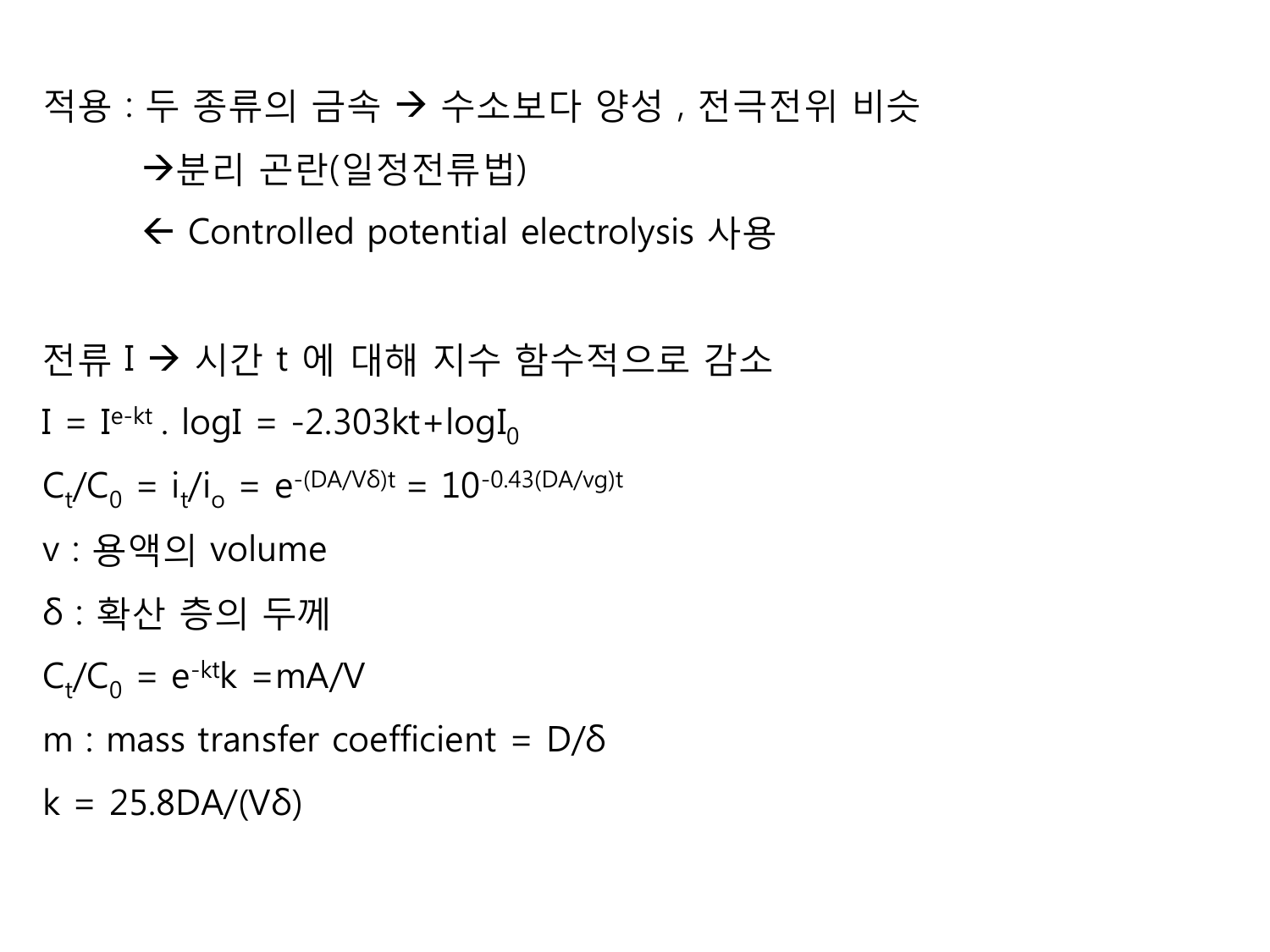1-4. Mercury cathode electrolysis 음극: 백금대신 수은->전해 M<sup>n+</sup>+ne+Hg → M(Hg) → 원소의 분리에 利用 ex)  $[Ag^+] = 10^{-6}M$ ,  $[Cu^{2+}] = 0.1M$  일 때  $E_c = 0.08 + (-0.35) = 0.45V$  $E_c - \eta_c = 0.45 - 0.07 = 0.38(V)$ 구리 E<sub>c</sub> =0.31V이므로 0.38V volt 에서 Ag+을 정량적 석출 可能

1-5. Internal electrolysis

양극 : 석출금속보다 음의 단위를 가진 금속

음극: 백금

두 극 사이에 격막을 놓으면 →전지 형성→내부전해법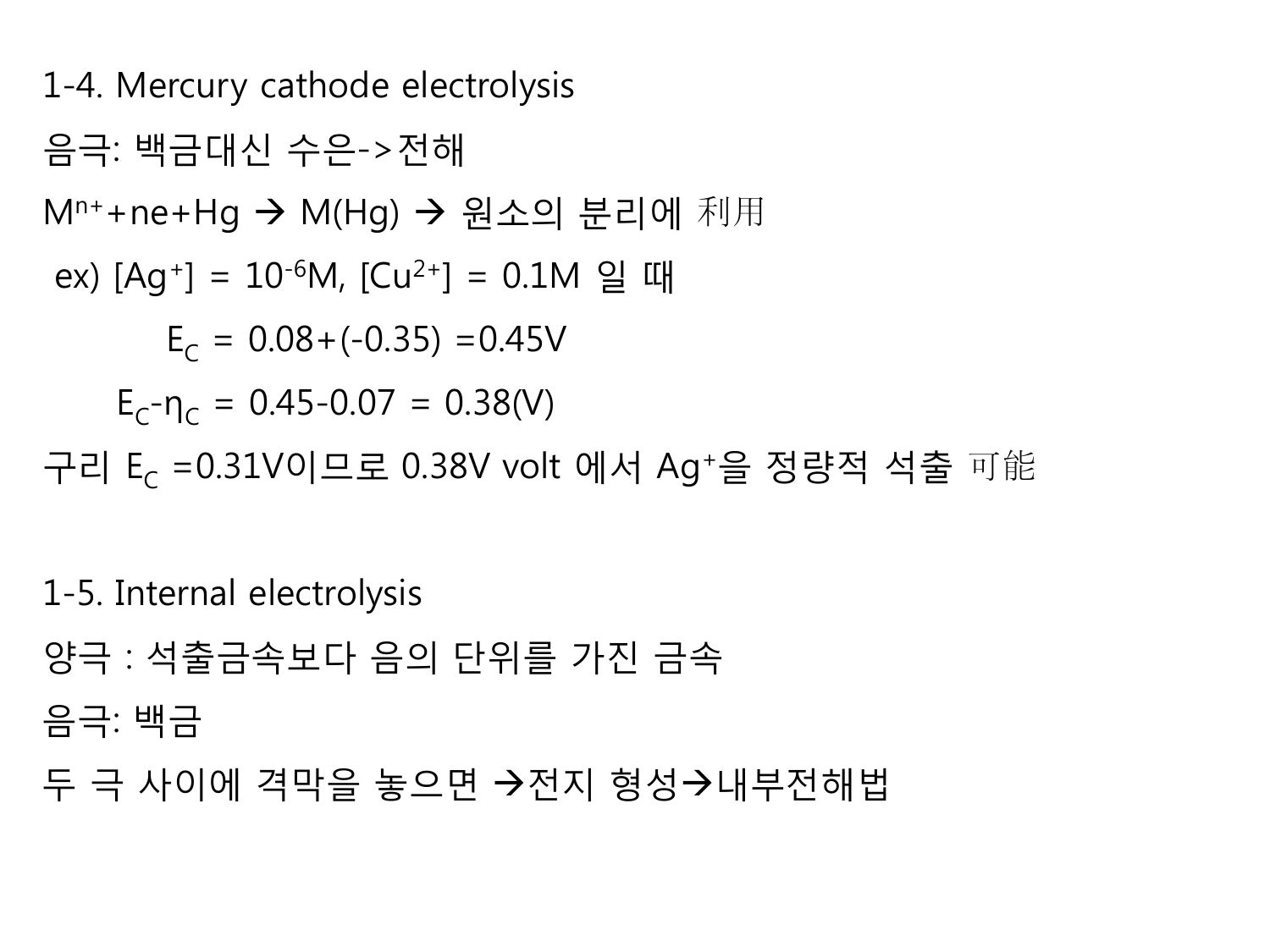# **24B An Introduction to coulometric methods of analysis**

# **Coulometry**

- Analyte를 정량적으로 다른 산화상태로 변화시키는데 필요로 하는 전기량
- **2. Controlled-potential coulometry**

$$
\int_0^t \mathrm{idt} = Q = nF(w/M)
$$

(w : 산화 환원 물질의 무게 , M : formula weight, Q: charge quantity) F ; 964877±1.6(≒96500)C/g 당량 Q를 측정 w계산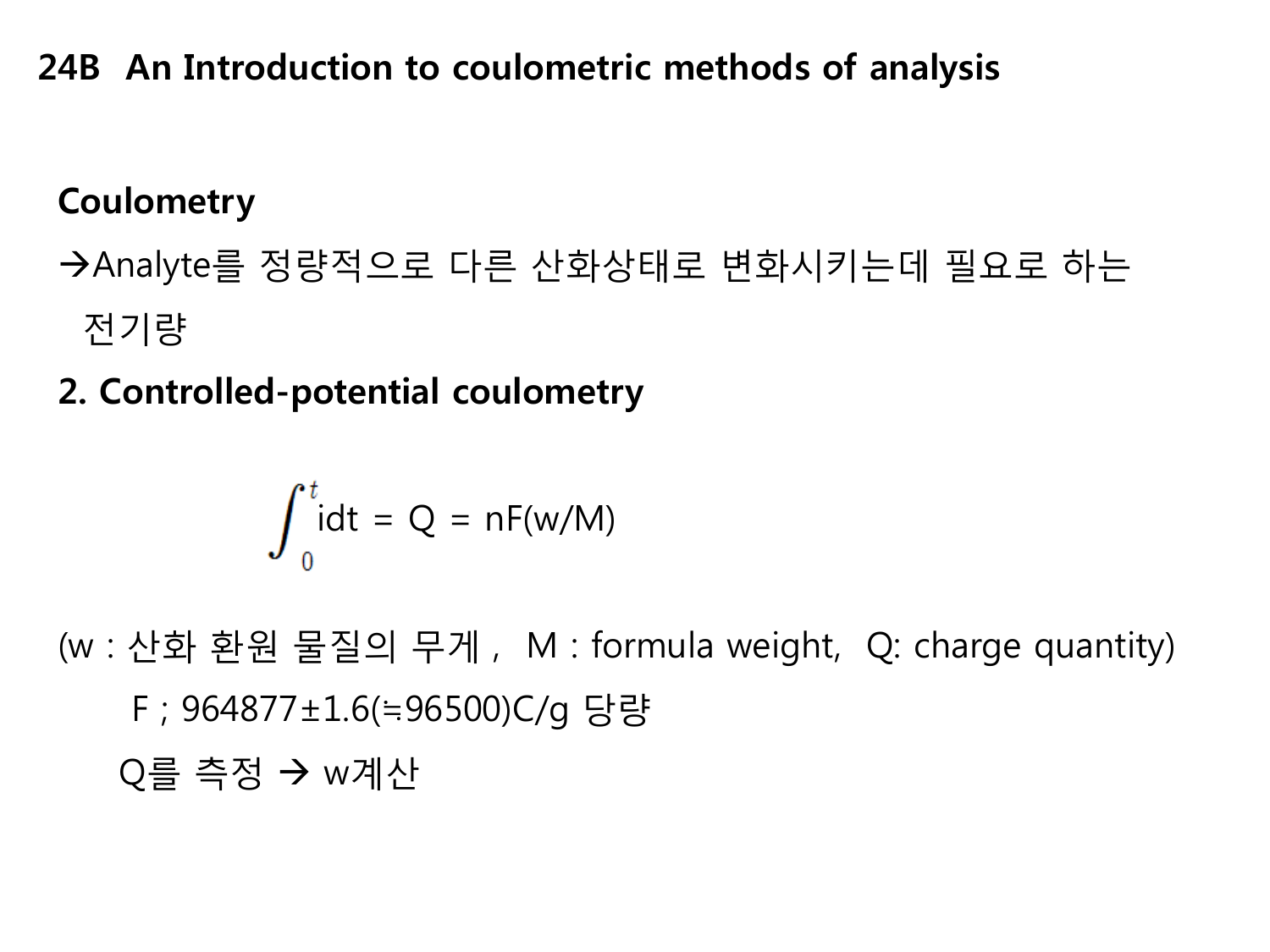### 24B-1 Units for Quantity of Electricity

The quantity of electricity or charge or charge is measured in units of coulombs(c).

$$
Q = It
$$
\n
$$
Q = \int_0^t i \, dt
$$
\n
$$
n_A = \frac{Q}{nF}
$$
\n(24-4)\n(24-5)

24B-2 Type of Coulometric Methods

 $\Gamma$  Constant potential coulometry  $L$  Constant current coulometry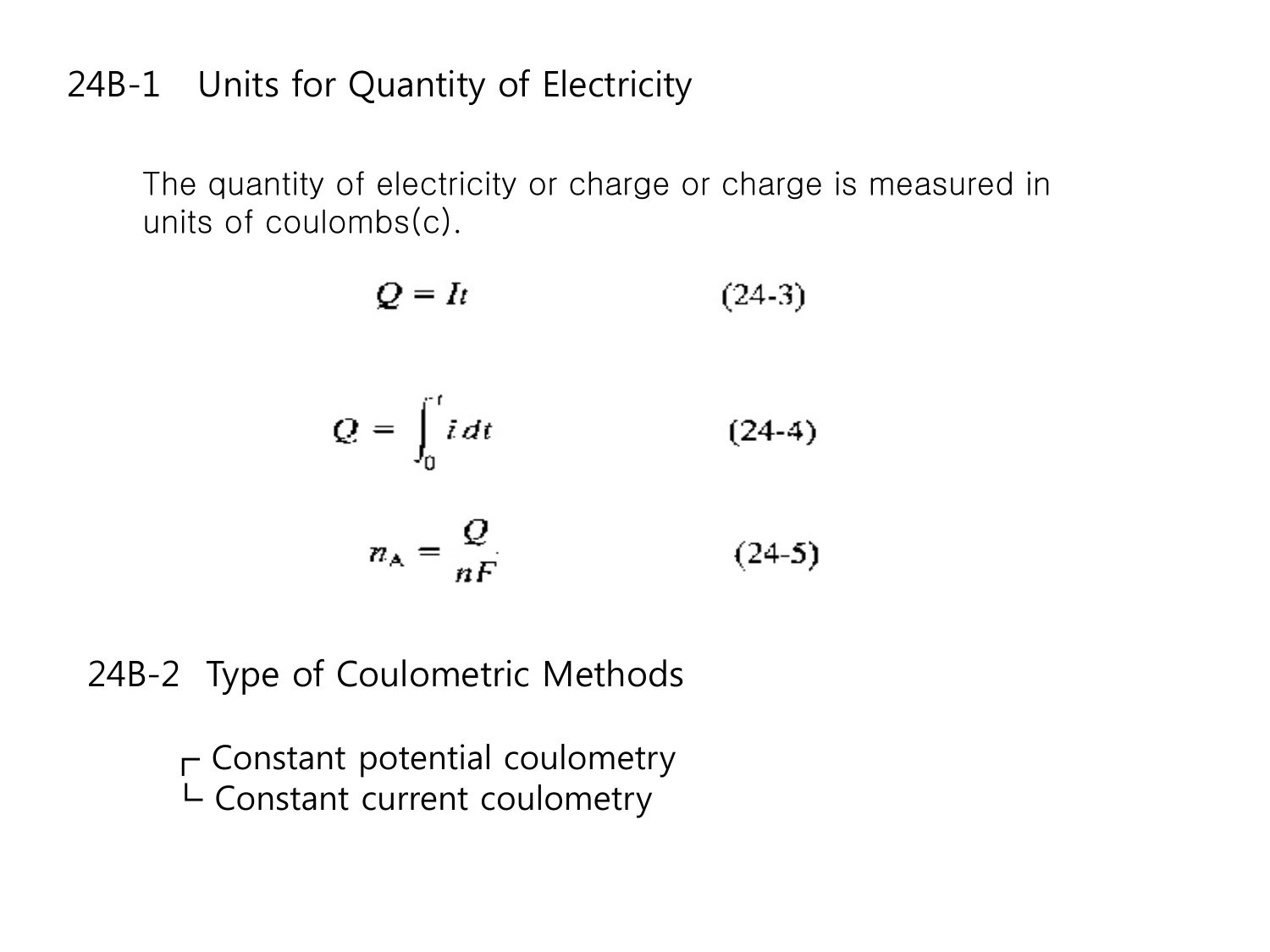#### **EXAMPLE 24-1**

A constant current of 0.800 A was used to deposit copper at the cathode and oxygen at the anode of an electrolytic cell. Calculate the mass of each product that was formed in 15.2 min, assuming that no other redox reactions occur.

#### **Solution**

The equivalent masses are determined from the two half-reactions

> $Cu^{2+} + 2e^- \rightarrow Cu(s)$  $2H_2O \rightarrow 4e^- + O_2(g) + 4H^+$

Thus, 1 mol of copper is equivalent to 2 mol of electrons and 1 mol of oxygen corresponds to 4 mol of electrons.

From Equation 24-3, we find

 $Q = 0.800 \text{ A} \times 15.2 \text{ min} \times 60 \text{ s/min}$  $= 729.6 A \cdot s = 729.6 C$ 

We can find the number of moles of Cu and  $O_2$  from Equation 24-5:

$$
n_{Cu} = \frac{Q}{nF} = \frac{729.6 \text{ C}}{2 \text{ mol } \text{C} \cdot 96,485 \text{ C/mol} \cdot \text{C}}
$$
  
= 3.781 × 10<sup>-3</sup> mol Cu  

$$
n_{O_2} = \frac{Q}{nF} = \frac{729.6 \text{ C}}{4 \text{ mol } \text{C}^{-}/\text{mol } O_2 \times 96,485 \text{ C/mol} \cdot \text{C}}
$$
  
= 1.890 × 10<sup>-3</sup> mol O<sub>2</sub>

The masses of Cu and  $O_2$  are given by

$$
m_{Cu} = n_{Cu}M_{Cu} = 3.781 \times 10^{-3} \text{ mol-Cu} \times \frac{63.55 \text{ g Cu}}{1 \text{ mol-Cu}}
$$
  
= 0.240 g Cu  

$$
m_{O_2} = n_{O_2}M_{O_2} = 1.890 \times 10^{-3} \text{ mol-Cu} \times \frac{32.00 \text{ g O}_2}{1 \text{ mol-Cu}}
$$
  
= 0.0605 g O<sub>2</sub>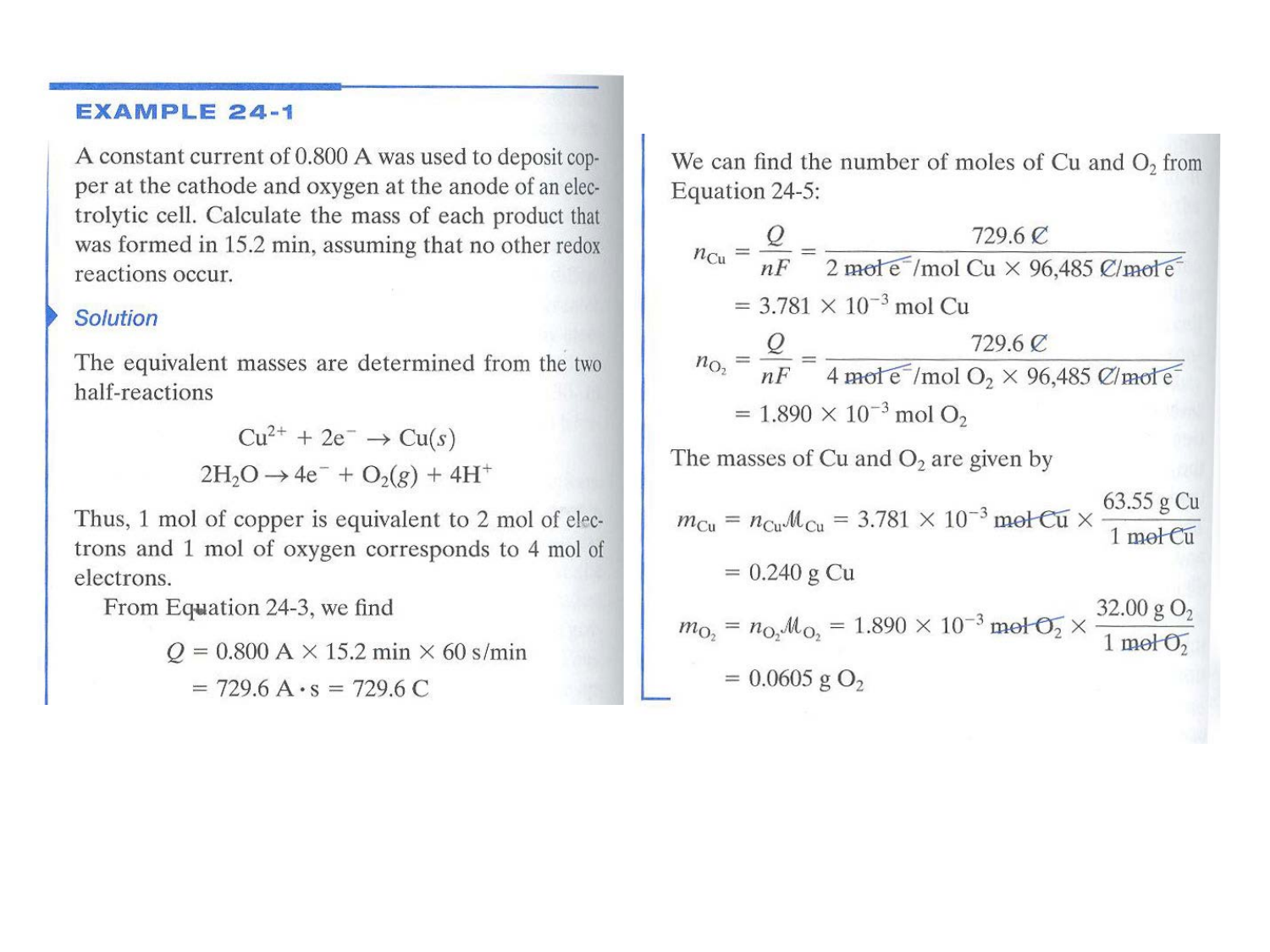2-1. Constant potential coulometry

Q = 
$$
\int_0^t
$$
Idt =  $\int_0^t$  I<sub>0</sub>e<sup>-kt</sup> dt = I<sub>0</sub>(1+10<sup>-kt</sup>)/2.3033k = I<sub>0</sub>/2.303k  
I = I<sub>0</sub>e<sup>-kt</sup>, logI = -2.3033kt + log I<sub>0</sub> 49M J<sub>0</sub>2t kt를 구하여 Q간 제산

2-2. Constant current coulometry, (전기량 적정) I = constant이므로 Q = It에서 t측정하여 Q계산 →정량물질의 선택적 전해가 어렵다. →전해에 의해 생긴 제2 물질 →적정하여 정량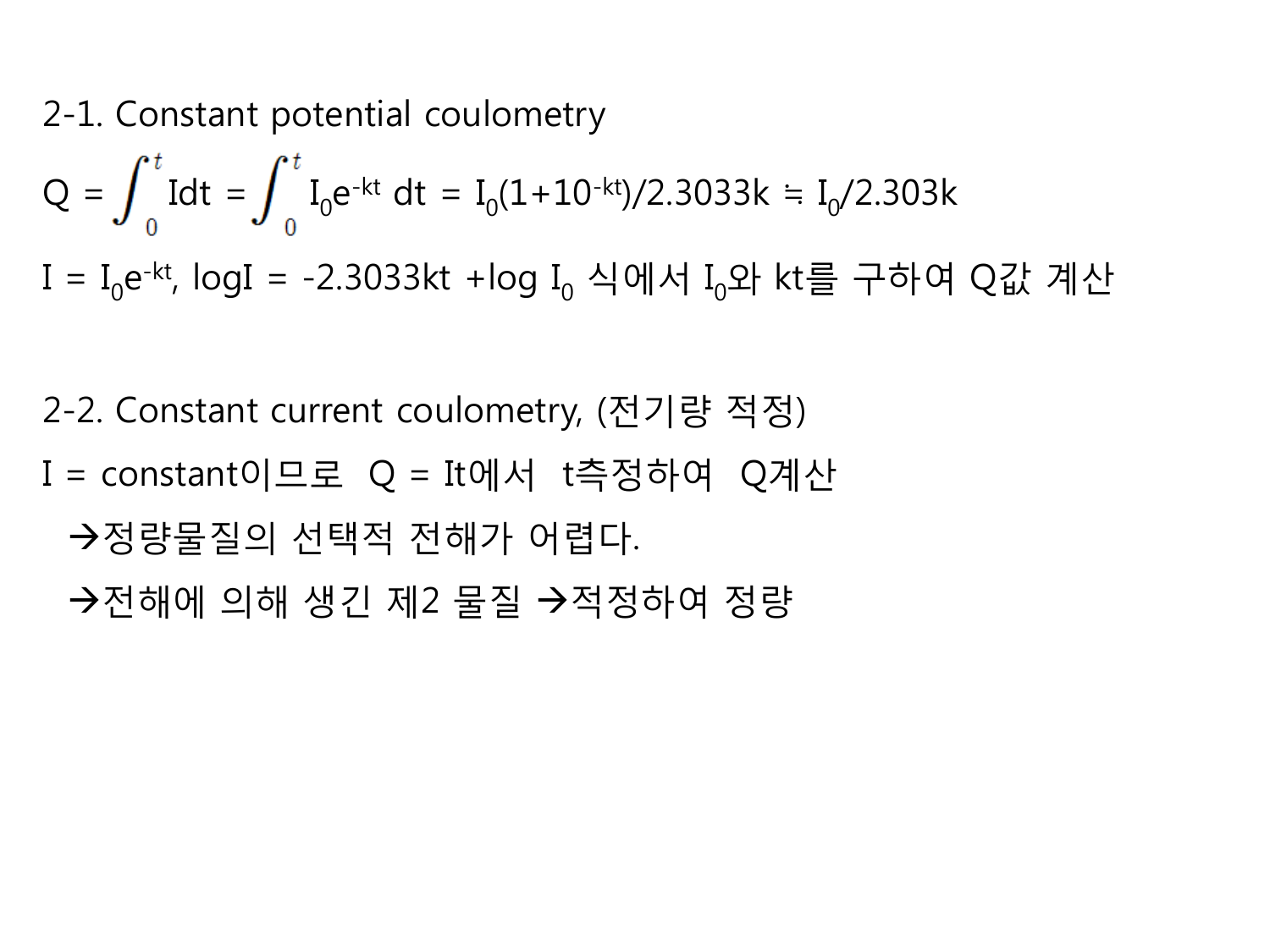2-3. Coulometers

종류  $H_2$ , O<sub>2</sub> coulometer

Ag coulometer

- $H_2$ , N<sub>2</sub> coulometer
- Cu coulometer
- $H<sub>2</sub>$  coulometer
- 적산 coulometer

1.  $H_2$ -O<sub>2</sub> coulometer 뷰렛모양의 전해용기에 K<sub>2</sub>SO<sub>4</sub> 용액을 담고 → Pt를 전극으로 하여 전기분해 → 발생 전 H<sub>2</sub>-O<sub>2</sub> 의 부피 측정 (16.80ml/1mg)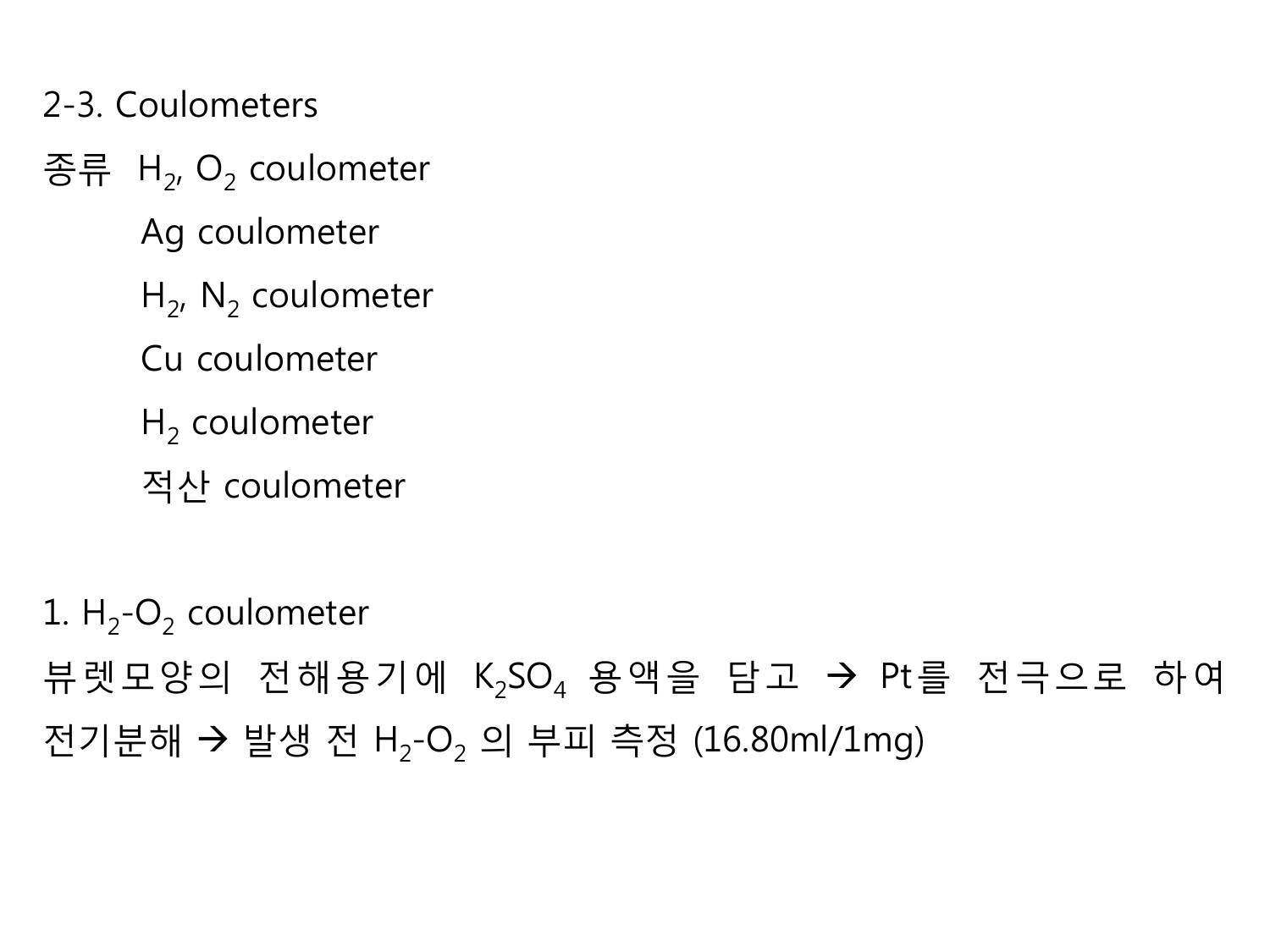2. Ag coulometer

Cathode : Pt crueible containing  $AgNO<sub>3</sub>$  solon

Anode : Ag 전극

Pt+석출 전 Ag → 무게 측정 → Q계산

3.  $N_2$ -H<sub>2</sub> coulometer

Hydrazine sulfate → 전기분해 → 수소, 질소 발생 → gas 양 측정

전기량 계산

4. 적정 전기량계

양극 : 은 KBr+K<sub>2</sub>SO<sub>4</sub>용액→ 전해

음극 : Pt

 $2$ Ag+2Br+2H<sub>2</sub>O  $\rightarrow$  2AgBr+H<sub>2</sub>+2OH<sup>-</sup>

OH-을 0.01 NHCl로 적정하여 구한다.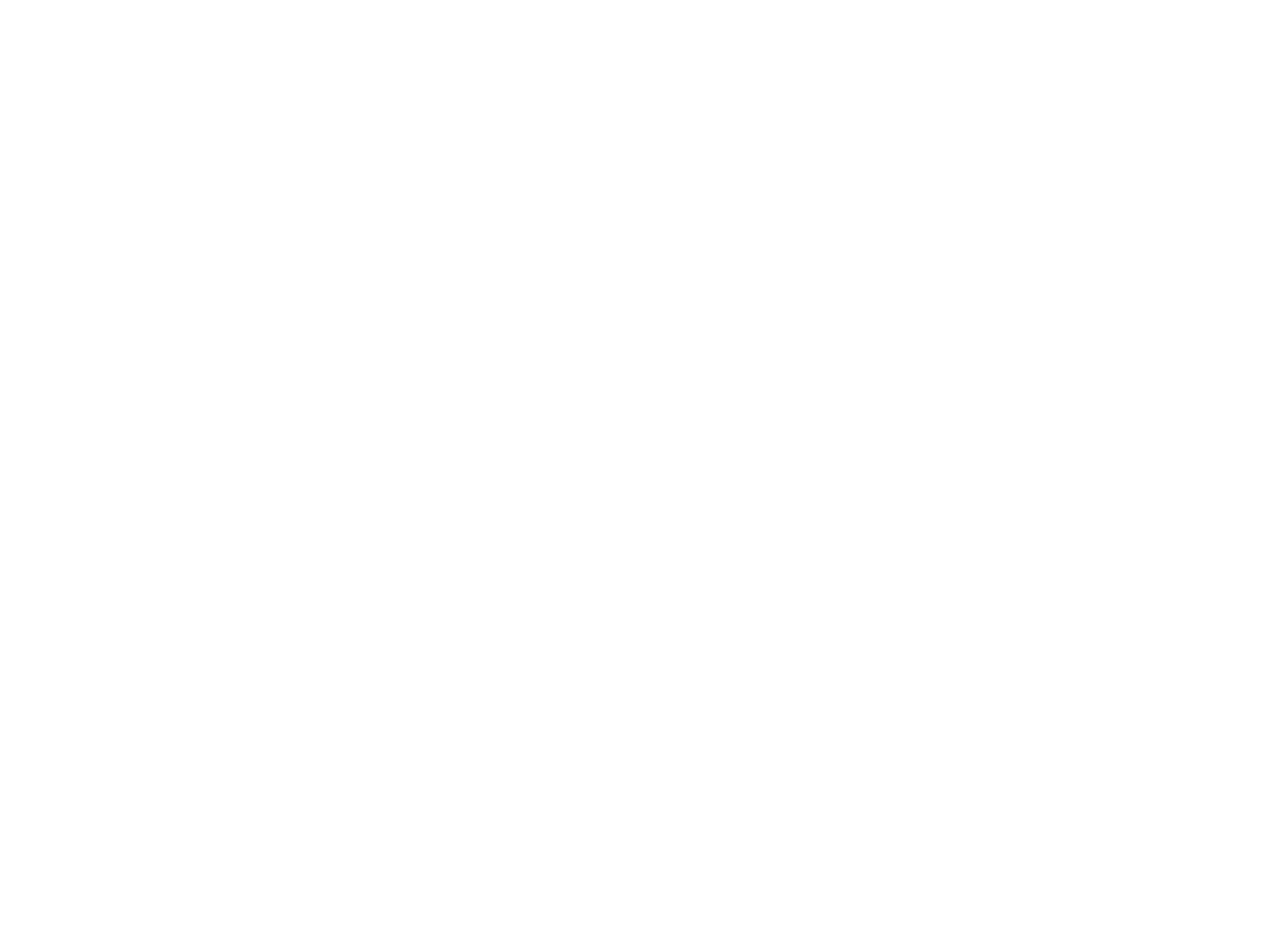# **24C Controlled-potential coulometry**

### 24C-1 Instrumentation

▪ Cells

Fig 24-5 illustrates two types of cells that are used for potentiostatic coulometry.

#### ▪ Potentiostats

A potentiostat is an electronic device that maintains the potential of a working electrode at a constant level relative to a reference electrode.

Fig 24-6 is a schematic of an apparatus for controlled=potential coulometry, which contains a somewhat different type of potentiostat.

#### • Integrators

As shown in Section 3E-3, analog integrators can be constructed from operational amplifier circuits.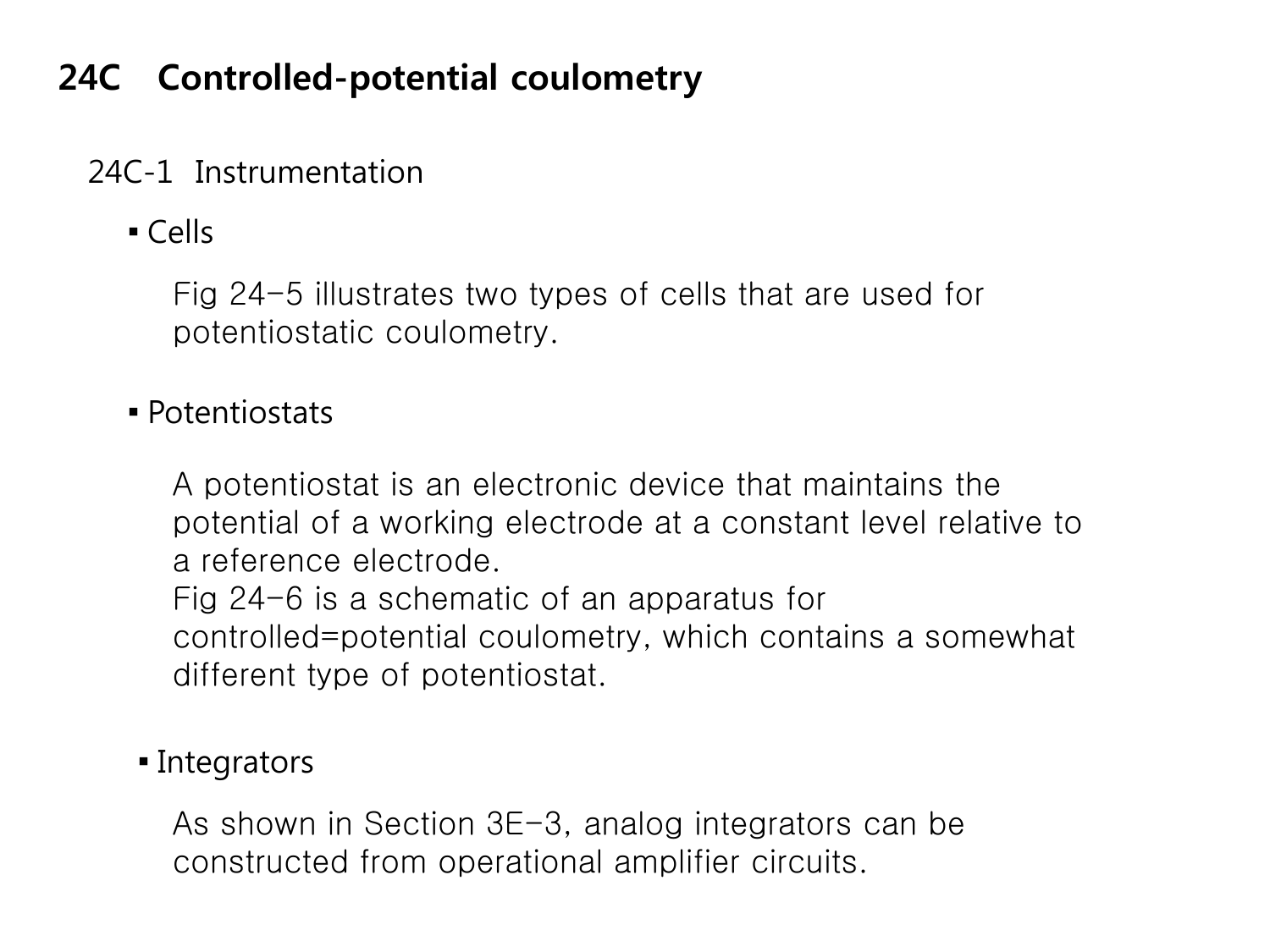

FIGURE 24-5 Electrolysis cells for potentiostatic coulometry. Working electrode: (a) platinum gauze; (b) mercury pool. (Reprinted with permission from J. E. Harrar and C. L. Pomernacki, Anal. Chem., 1973, 45, 57. Copyright 1973 American Chemical Society.)

 $(a)$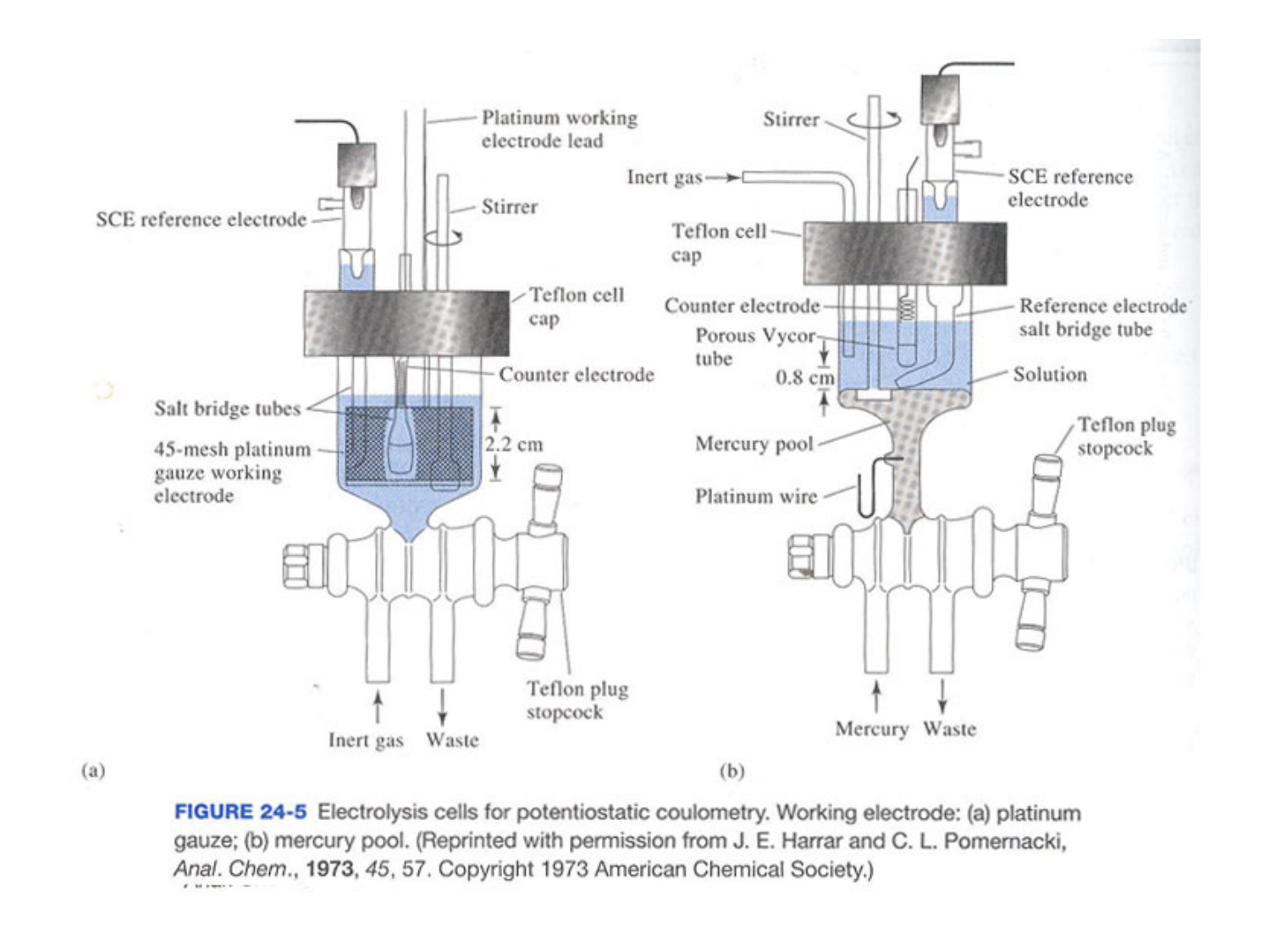Fig. 24-6 Schematic of a system for controlled-potential coulometry.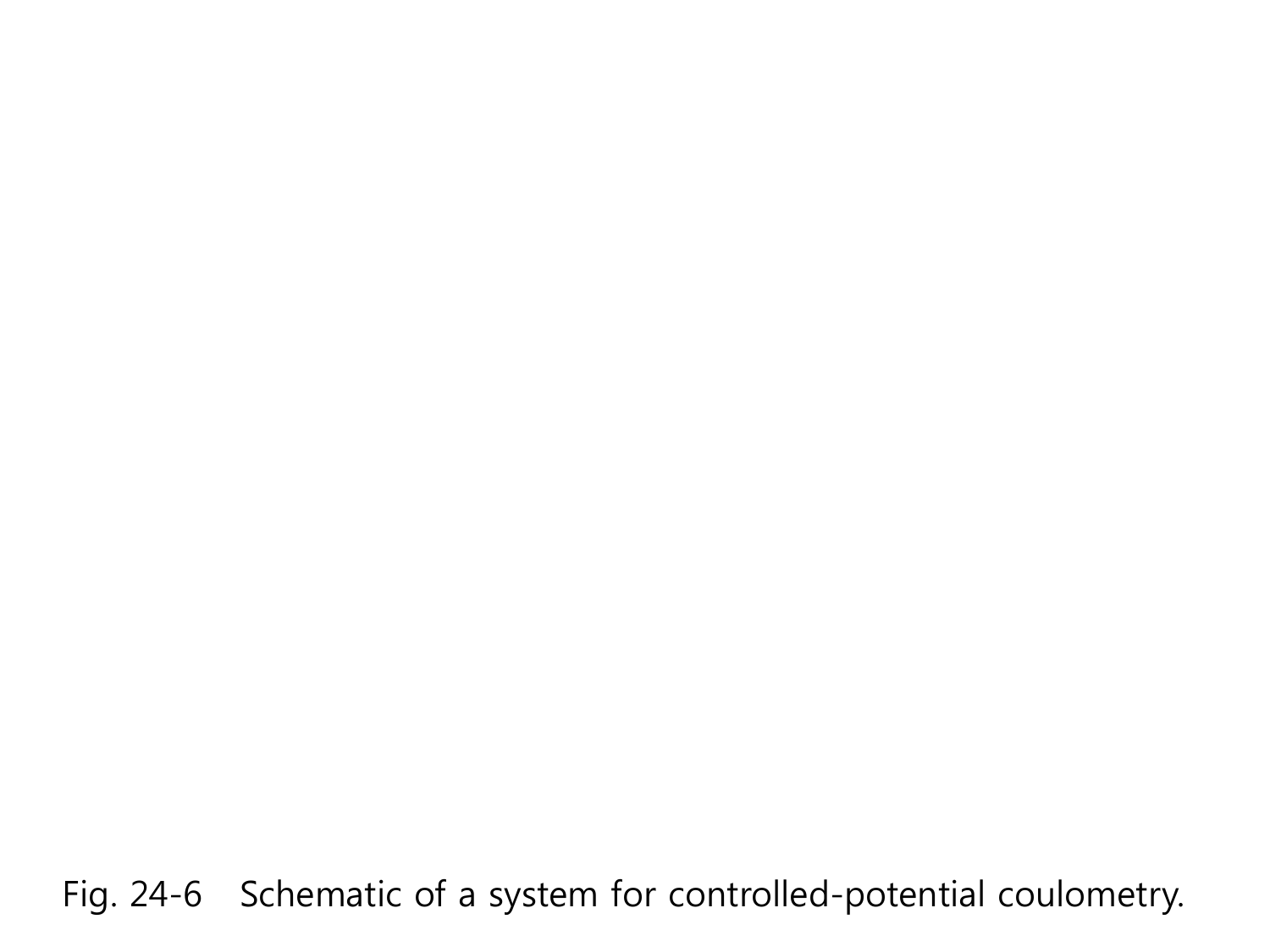#### 24C-2 Applications

Controlled-potential coulometric methods have been applied to more than fifty elements in inorganic compounds.

 $Cl_3CCOO^- + H^+ + 2e^- \rightarrow Cl_2HCCOO^- + Cl_2$ 

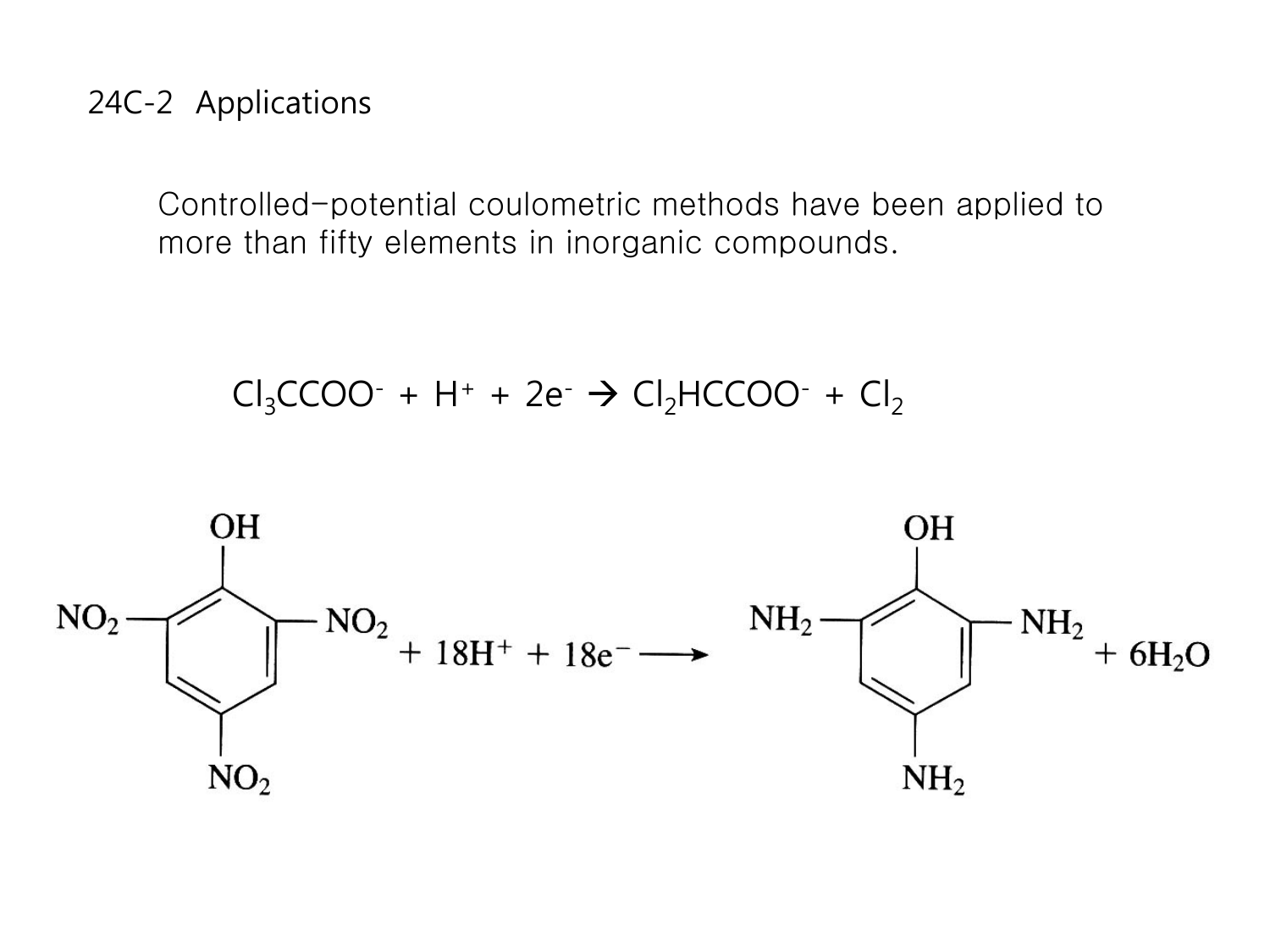# **24D Coulometric titration**

#### 24D-1 Electrical Apparatus

Fig 24-7 is a conceptual diagram of a coulometric titration apparatus showing its main components. Fig 24-8 is a photo of one of a number of automated coulometric titrators on the market. The instrument in Fig 24-8 is specifically designed for the Karl Fischer determination of water.

▪ Cells for coulometric Titrations

A typical coulometric titration cell is shown in Fig 24-9. Note that the apparatus shown in Fig 24-10 provides either hydrogen or hydroxide ions depending on which arm is used.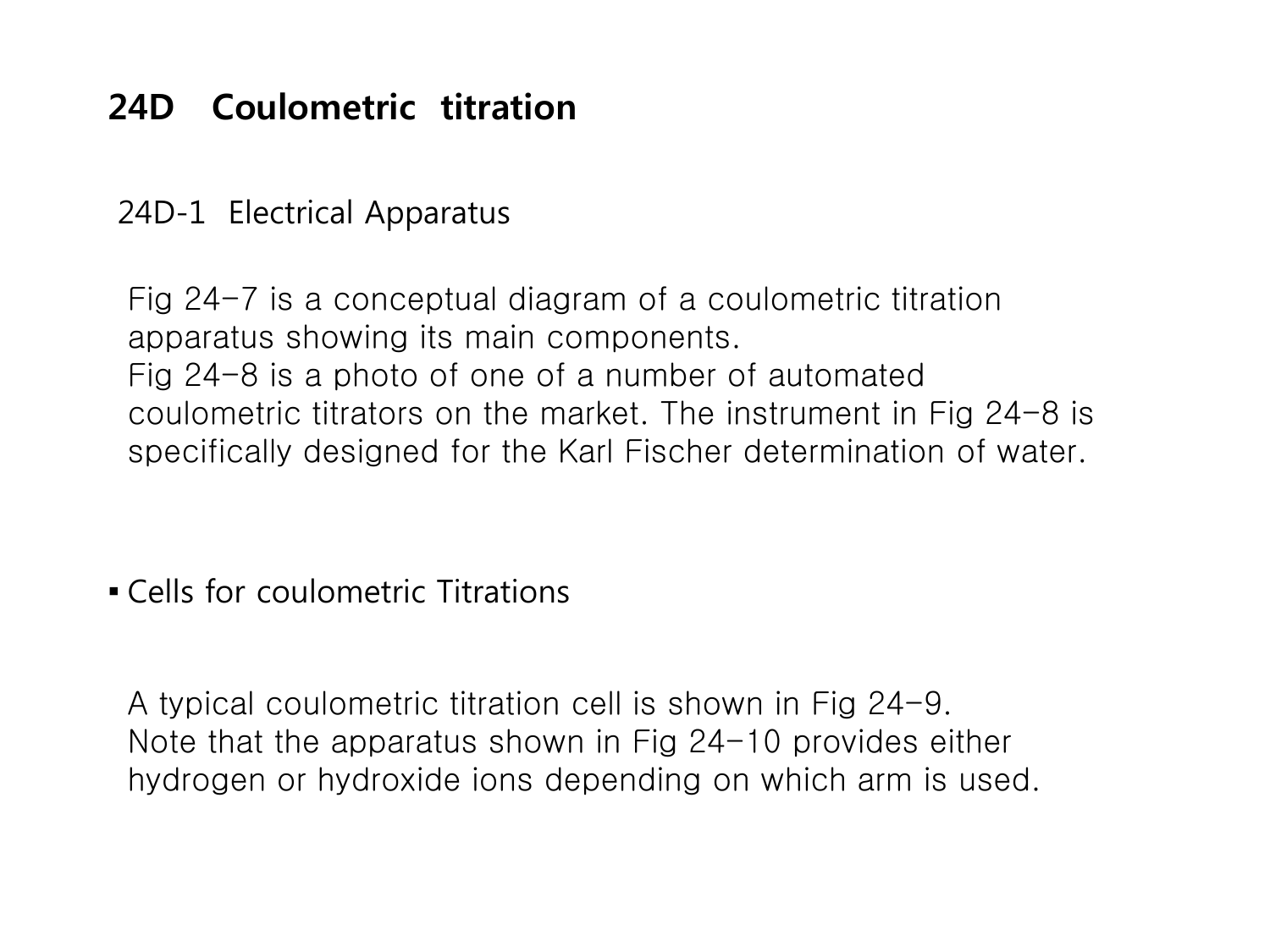Fig 24-7. Schematic of a manual coulometric titration appartus.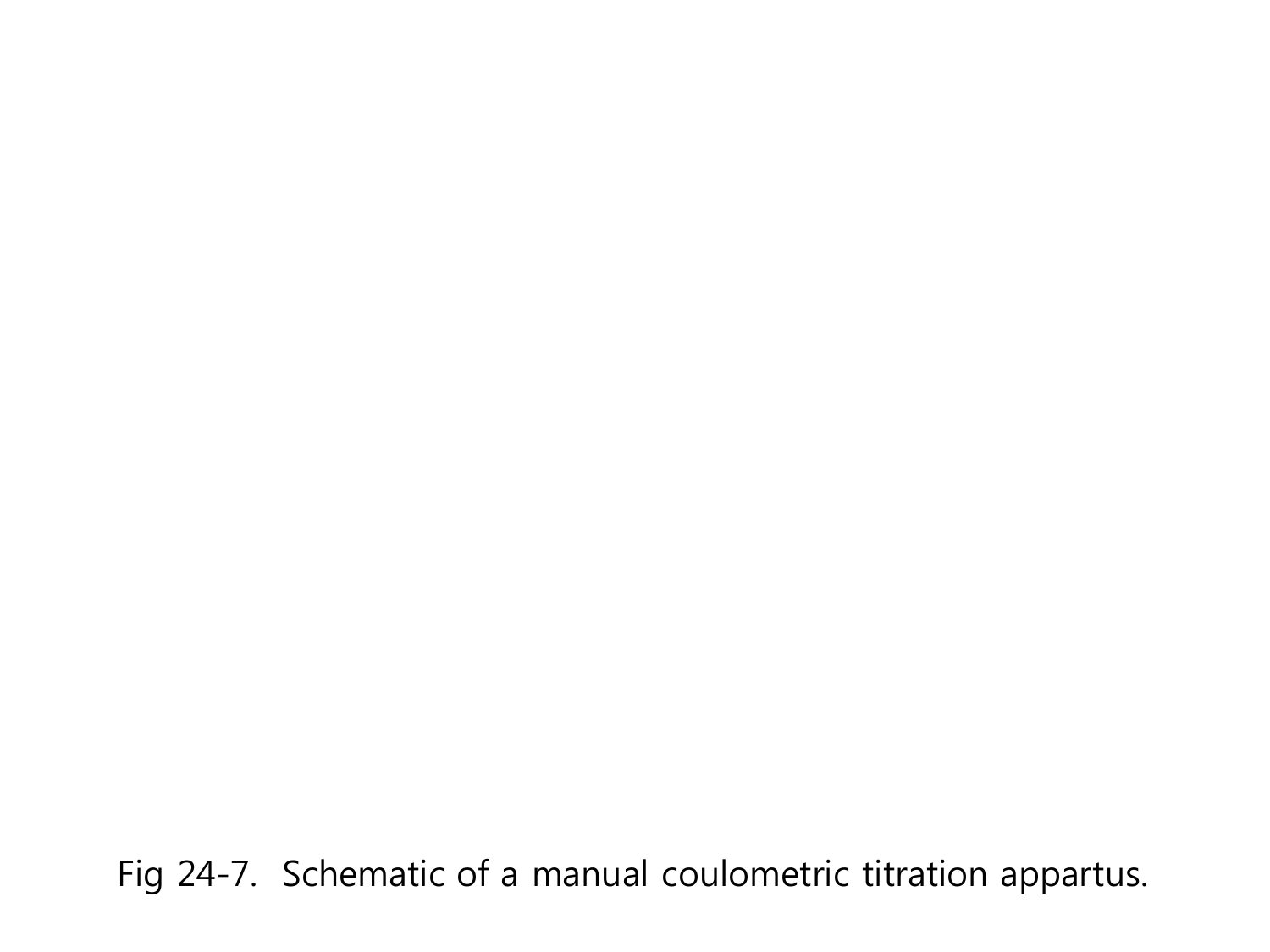

FIGURE 24-8 An automated coulometric titrator. All instrument functions are under control of an internal computer, and results of determinations appear on the LCD display. (Courtesy of Mettler-Toledo, Inc., Columbus, OH.)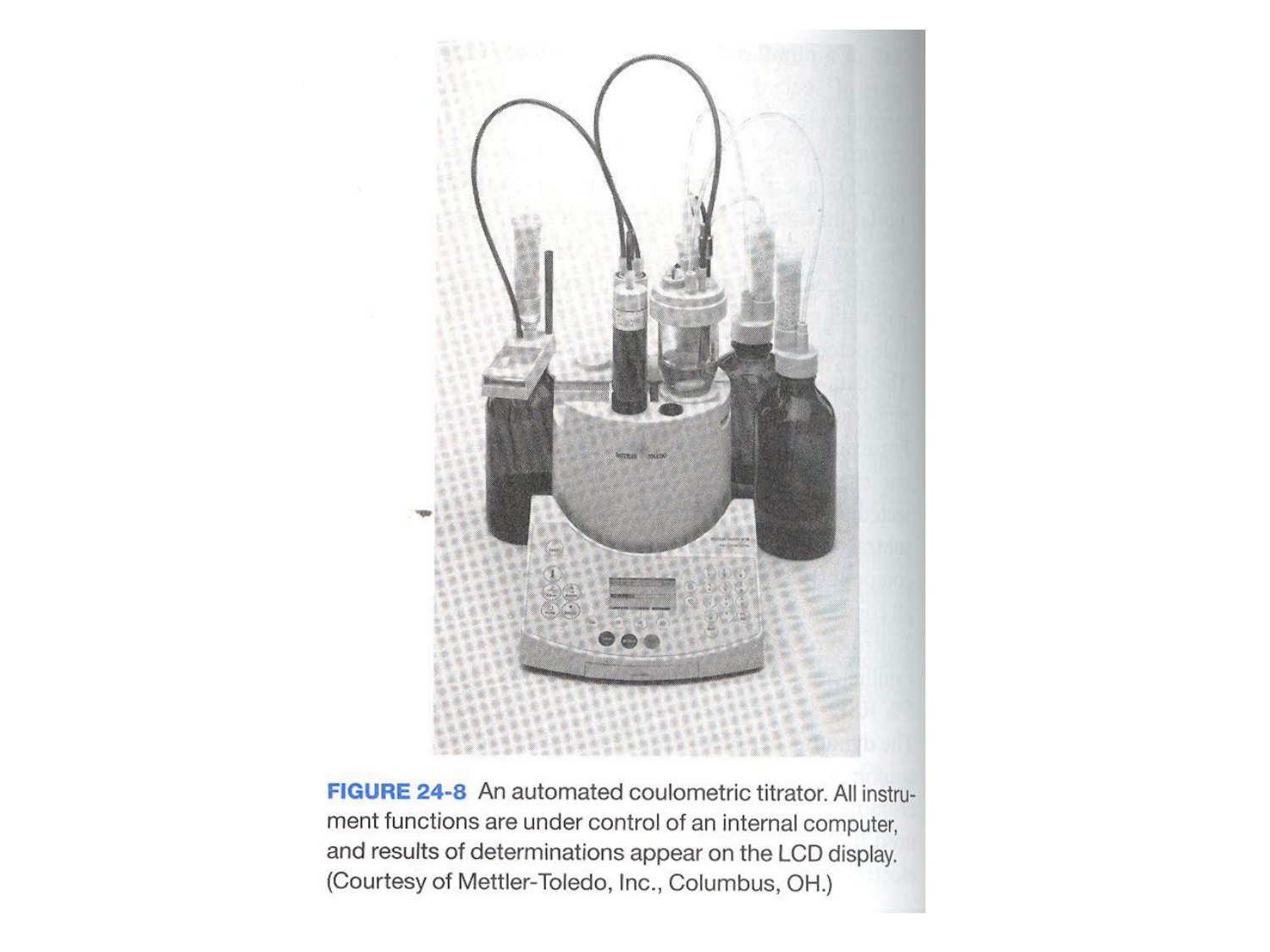Fig 24-9 A typical coulometric titration cell.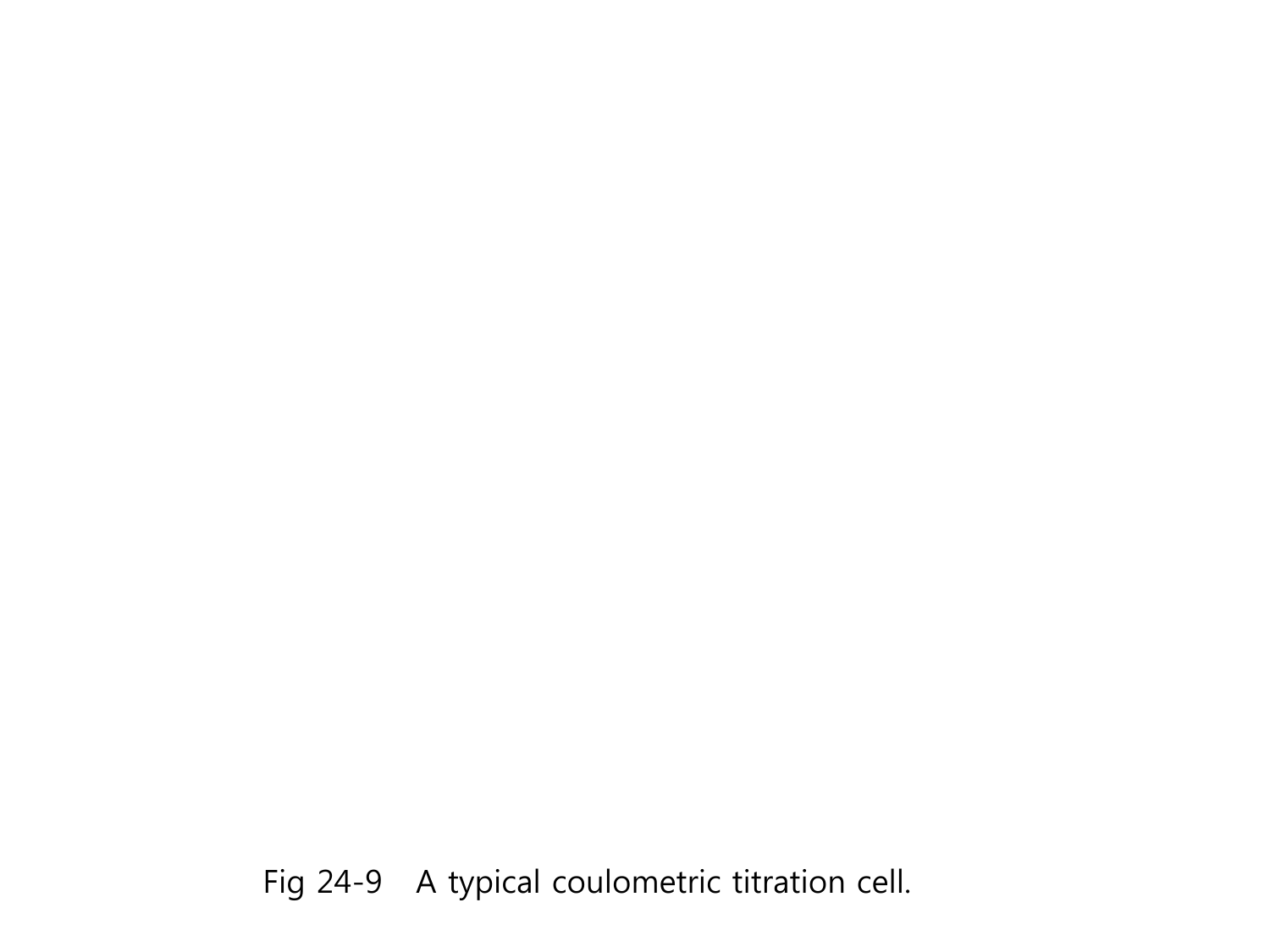Fig 24-10 A cell for external generation of acid and base.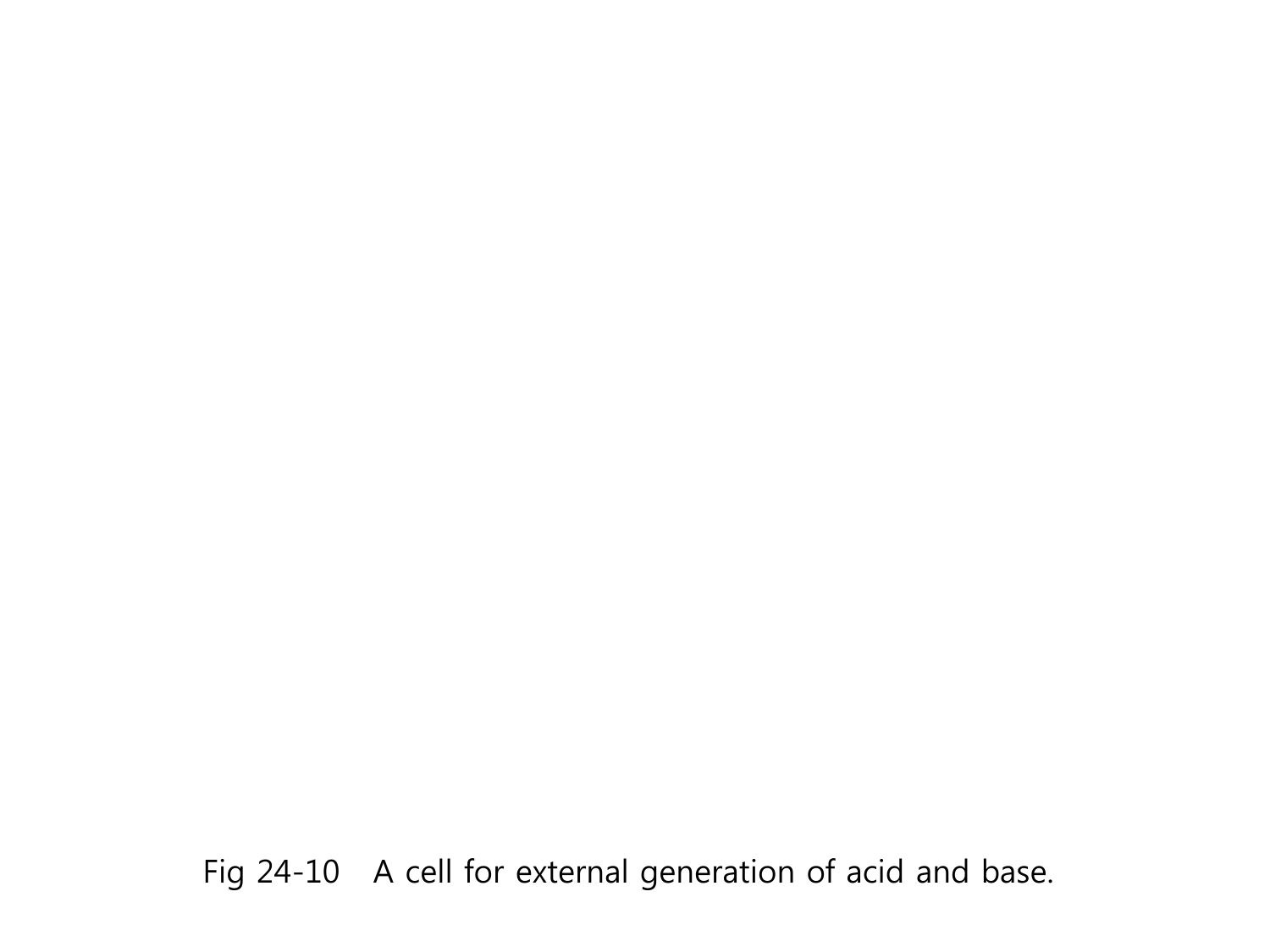#### 24D-2 Applications of Coulometric Titrations

### **• Neutralization Titrations**

Both weak and strong acids can be titrated with a high degree of accuracy using hydroxide ions generated at a cathode by the reaction.

> $2H_2O + 2e^- \longrightarrow 2OH^- + H_2(g)$  $Ag(s) + Br^- \rightleftharpoons AgBr(s) + e^ H_2O \rightleftharpoons \frac{1}{2}O_2(g) + 2H^+ + 2e^-$

**• Precipitation and Complex-Formation Titrations** 

A variety of coulometric titrations involving anodically generated silver ions have been developed(see Table 24-1).

$$
HgNH_3Y^{2-} + NH_4^+ + 2e^- \Longleftrightarrow Hg(l) + 2NH_3 + HY^{3-}
$$
\n(24-6)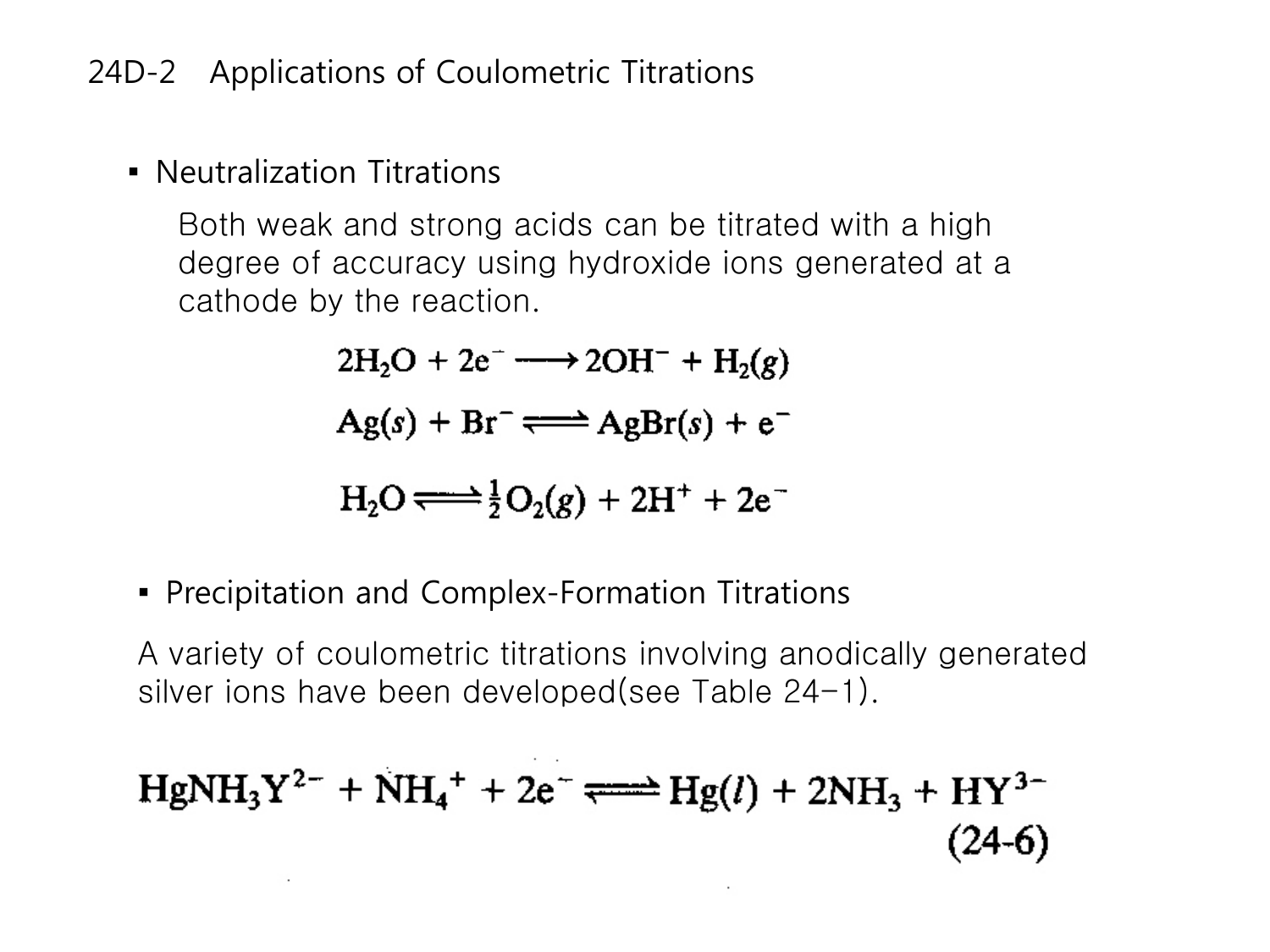#### ▪ Coulometric Titration of Chloride in Biological Fluids

The accepted reference method for determining chloride in blood serum, plasma, urine, sweat, and other body fluids is the coulometric titration procedure.

$$
\frac{1}{2}
$$

**FIGURE 24-11** A commercial digital chloridometer. This coulometric titrator is designed to determine chloride ion in such clinical samples as serum, urine, and sweat. It is used in the diagnosis of cystic fibrosis. The chloridometer is also used in food and environmental laboratories. (Courtesy of Labconco Corp., Kansas City, MO.)

$$
(n_{cl-})_{u} = t_{u}/t_{s} \times (n_{cl-})_{s}
$$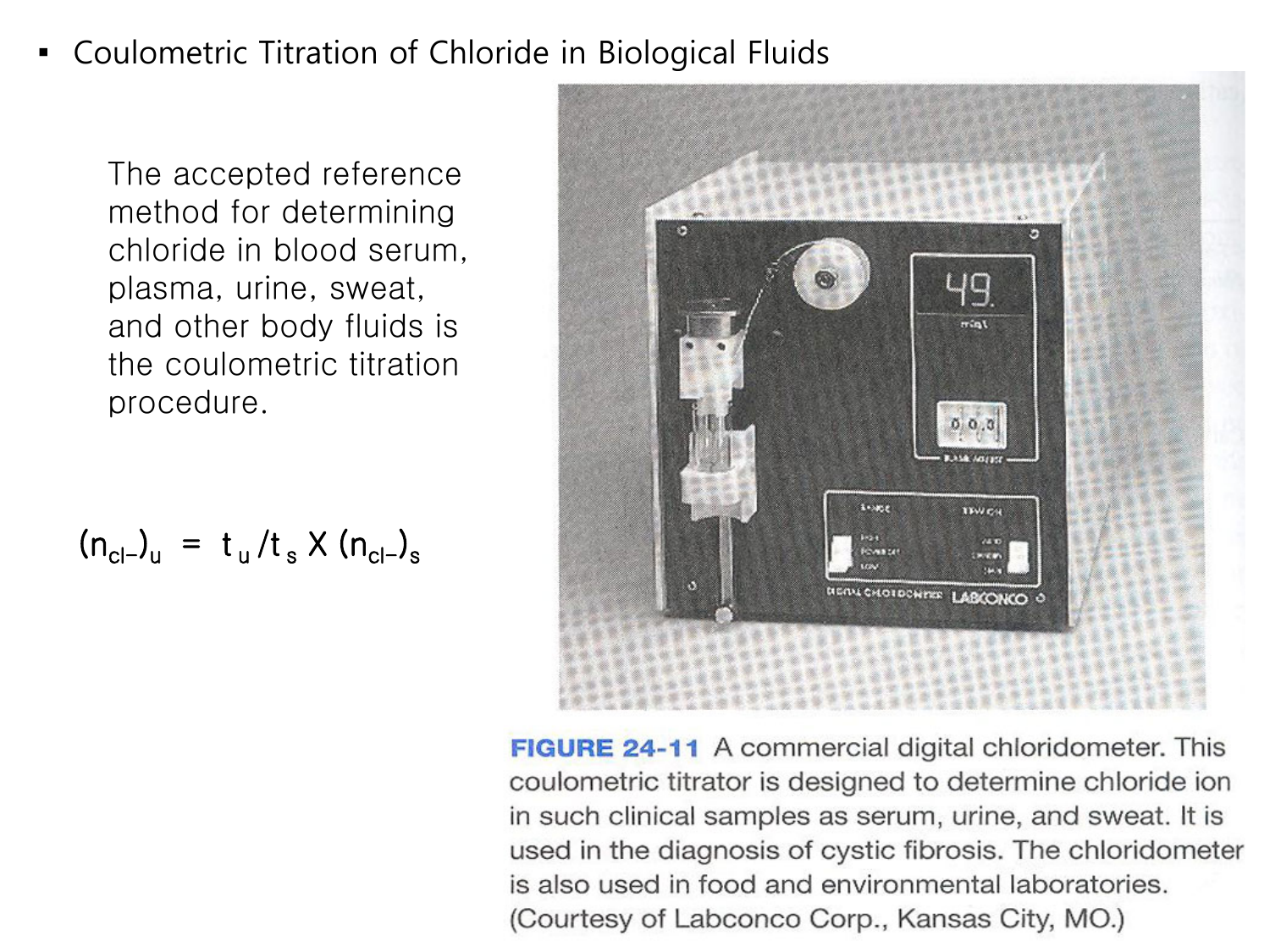**Oxidation-Reduction Titrations** 

Table 24-2 indicates the variety of reagents that can be generated coulometrically and the analyses to which they then have been applied.

#### **TABLE 24-1 Summary of Coulometric Titrations Involving** Neutralization, Precipitation, and Complex-Formation Reactions

| <b>Species Determined</b>                     | <b>Generator Electrode Reaction</b>                                        | <b>Secondary Analytical Reaction</b>                                         |
|-----------------------------------------------|----------------------------------------------------------------------------|------------------------------------------------------------------------------|
| Acids                                         | $2H2O + 2e^- \rightleftharpoons 2OH^- + H$                                 | $OH^- + H^+ \rightleftharpoons H2O$                                          |
| <b>Bases</b>                                  | $H_2O \rightleftharpoons 2H^+ + \frac{1}{2}O_2 + 2e^-$                     | $H^+$ + OH <sup><math>-</math></sup> $\rightleftharpoons$ H <sub>2</sub> O   |
| $CI^-$ , $Br^-$ , $I^-$                       | $Ag \rightleftharpoons Ag^+ + e^-$                                         | $Ag^+ + X^- \rightleftharpoons AgX(s)$                                       |
| Mercaptans (RSH)                              | $Ag \rightleftharpoons Ag^+ + e^-$                                         | $Ag^+$ + RSH $\Longrightarrow$ AgSR(s) + H <sup>+</sup>                      |
| $CI^-$ , $Br^-$ , $I^-$                       | $2 \text{ Hg} \rightleftharpoons \text{Hg}_2^{2+} + 2e^-$                  | $Hg_2^{2+} + 2X^- \rightleftharpoons Hg_2X_2(s)$                             |
| $Zn^{2+}$                                     | $\text{Fe(CN)}_{6}^{3-} + e^{-} \rightleftharpoons \text{Fe(CN)}_{6}^{4-}$ | $3Zn^{2+} + 2K^+ + 2Fe(CN)_6^{4-} \rightleftharpoons K_2Zn_3[Fe(CN)_6]_2(s)$ |
| $Ca^{2+}$ , $Cu^{2+}$ , $Zn^{2+}$ , $Pb^{2+}$ | See Equation 24-6                                                          | $HY^{3-} + Ca^{2+} \rightleftharpoons CaY^{2-} + H^+$ , etc.                 |

@ 2007 Thomson Higher Education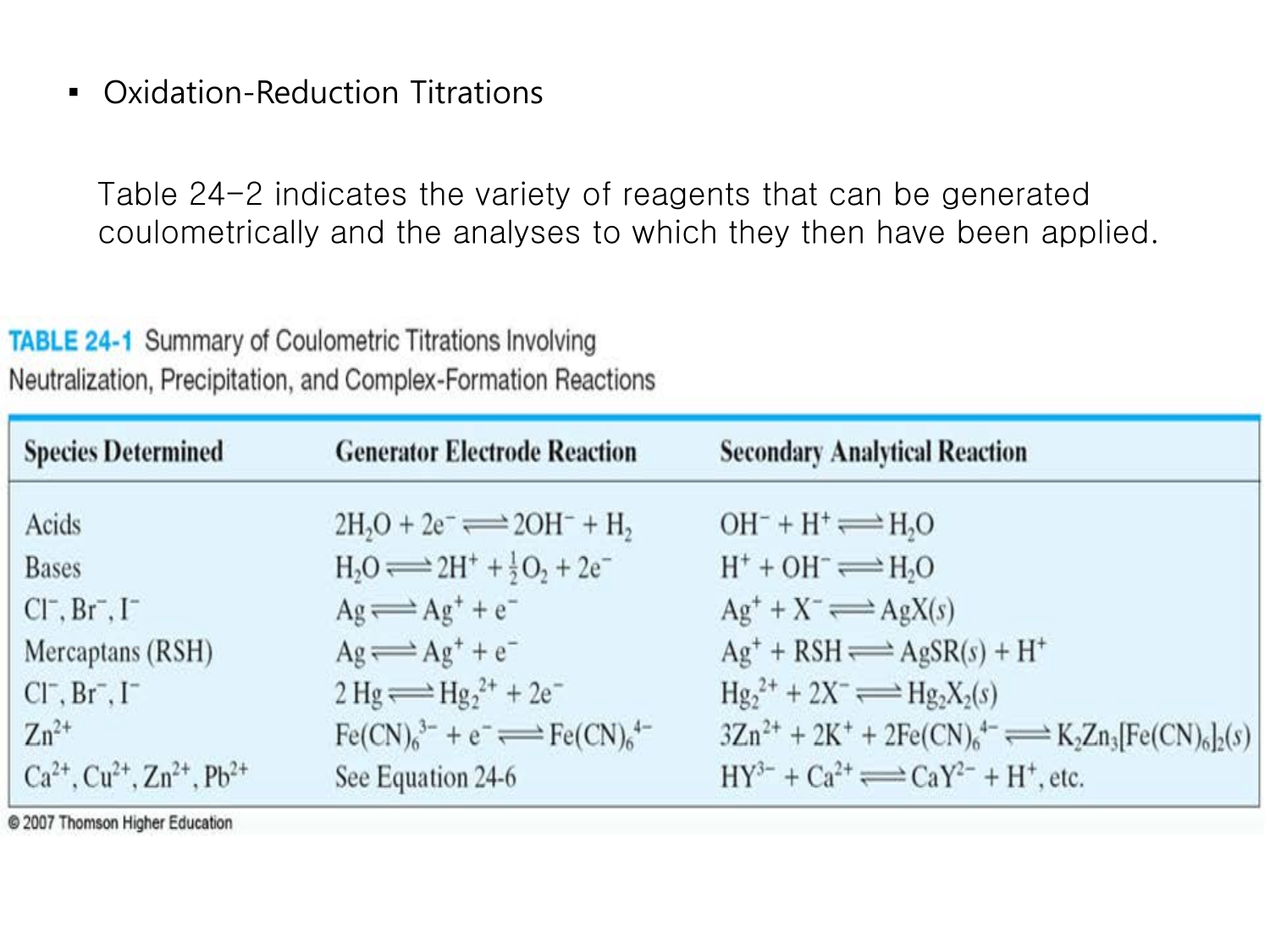▪ Comparison of Coulometric and Volumetric Titrations

There are several interesting analogies between coulometric and volumetric titration methods.

- $\rightarrow$  Titration error
- ① Variation in the current source of error
- ② Departure of the process from 100% current efficiency
- ③ Error in the measurement of current
- ④ Error in the measurement of time
- ⑤ Titration error due to the difference between the equivalence point
	- & end point
- 정밀 : 0.01%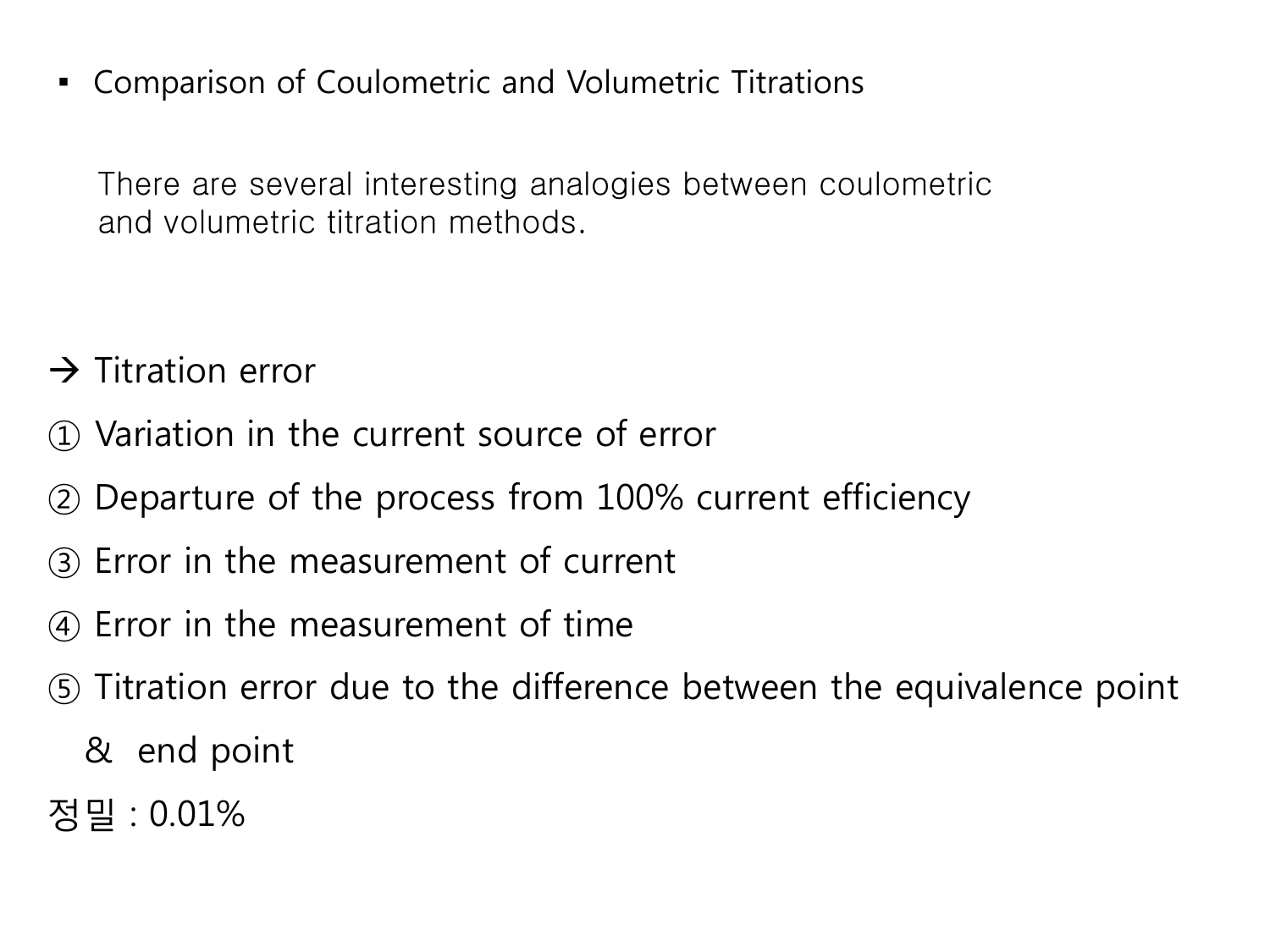실험 및 이론:

1) Pt gauze를 nitric acid  $\rightarrow$  rinsed-dried  $\rightarrow$  weighing 2) Deposition :

 $E_{\text{app}} = (E_{a} + \eta_{a}) - (E_{C} + \eta_{C}) + iR$  $E_C = E^{\circ}_{cu2+} + 0.059/2log[Cu^{2+}]$ 

@ 0.01M-Cu2+ 99.9% 전해에 필요한 Voltage

 $E_c = 0.34 + 0.059/2log[10^{-2}] = 0.28V$ 

η<sub>a</sub> : electrode reaction의 속도에 의존 → Pt에서는 거의 무시

 $\eta_{\alpha}$ : H<sup>+</sup>의 accumulation  $\leftarrow$  (depolarizer) (stirring)

 $Cu^{2+}+H_{2}O \leq S$  Cu+1/2O<sub>2</sub>(g)=2H<sup>+</sup>

특정 이온만의 분리 →다양한 기술 필요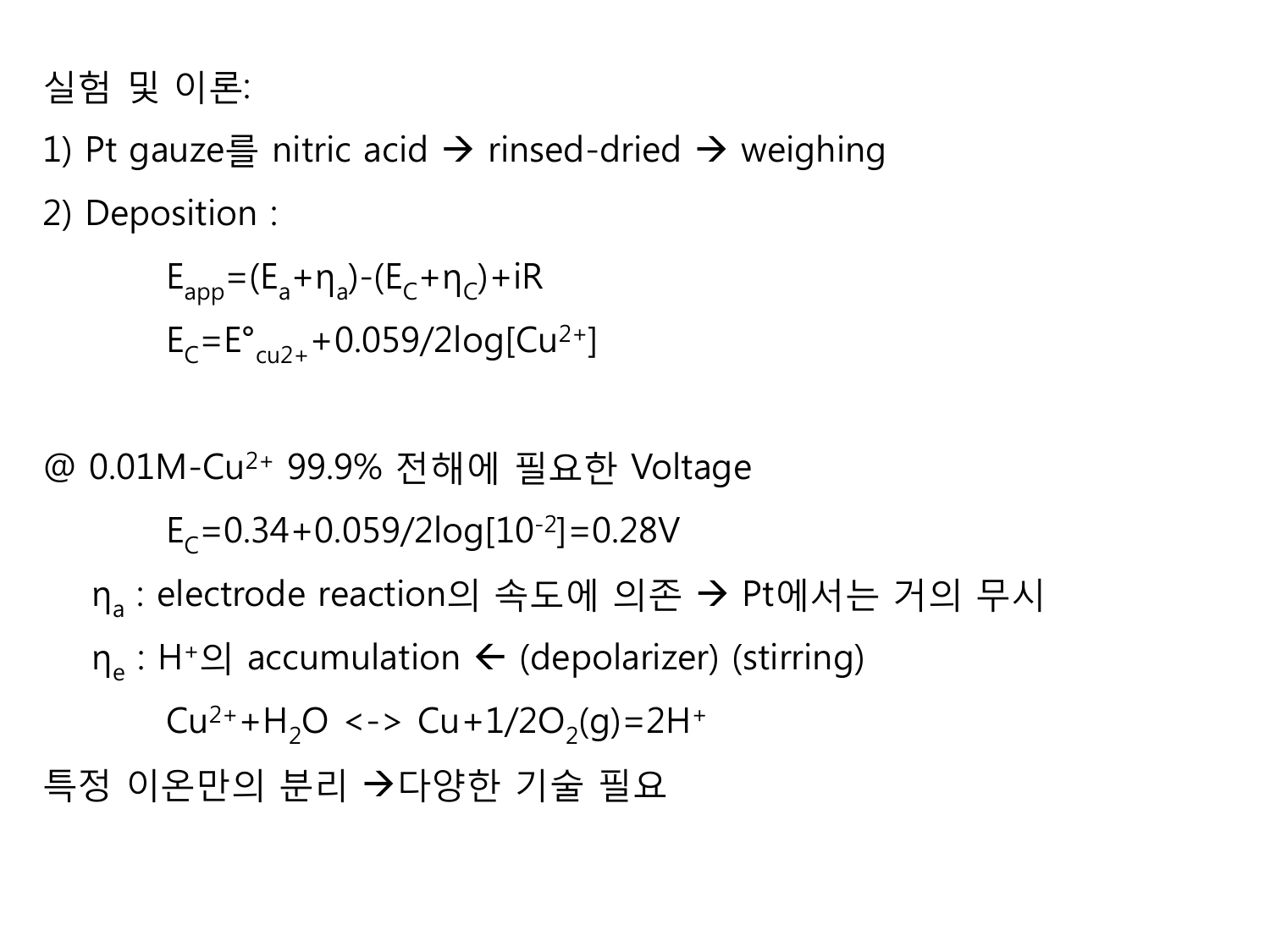\* IR 강하로 인해 이론적인 加 전압 값보다 약간 더 큰 전압은 加해야 한다. H<sup>+</sup>의 방해감소 (depolarizer첨가) → H<sub>2</sub> gas발생(spongy식의 전착) (Cu2+의 경우)

```
Cathode : Cu^{2+}+2e^- = Cu
```

```
Anode : 1/2O_2 + 2H^+ = 2e^- \leq -\frac{1}{2}O
```

```
NO_3^-+10H<sup>+</sup>=8e<sup>-</sup> <-> NH_4^++3H<sub>2</sub>O
Cu \rightarrow H<sub>2</sub>발생 無
```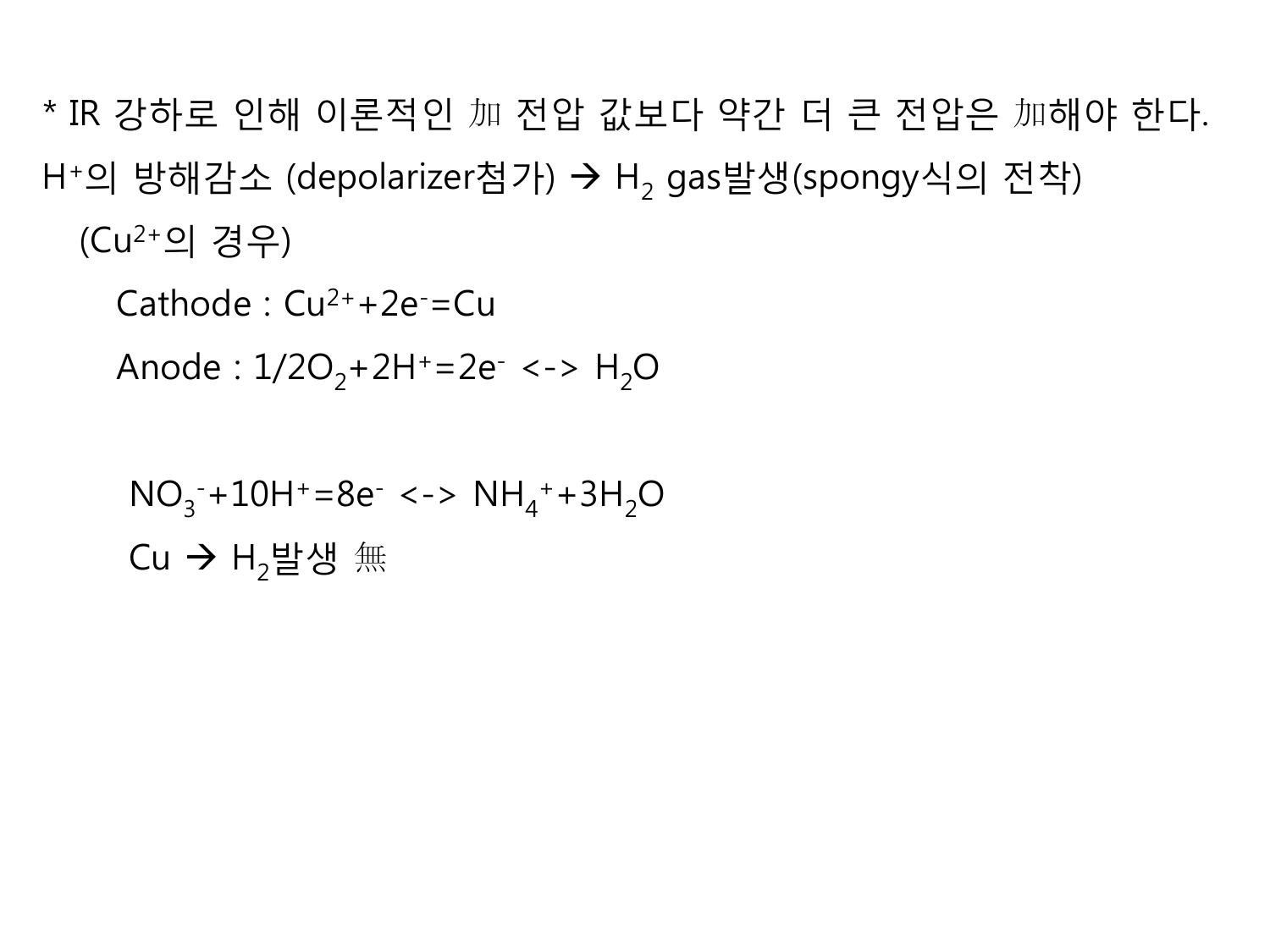3-1. Electrolysis at controlled potential Copper, ion 혼합물 정량 시

Working elec.의 전위 → reference에 대해 측정 → 이론값 만큼 加 보정해 주며 전압 加

3-2. Electrolytic separations

Easily reduced metals from small currents of less easily reduced material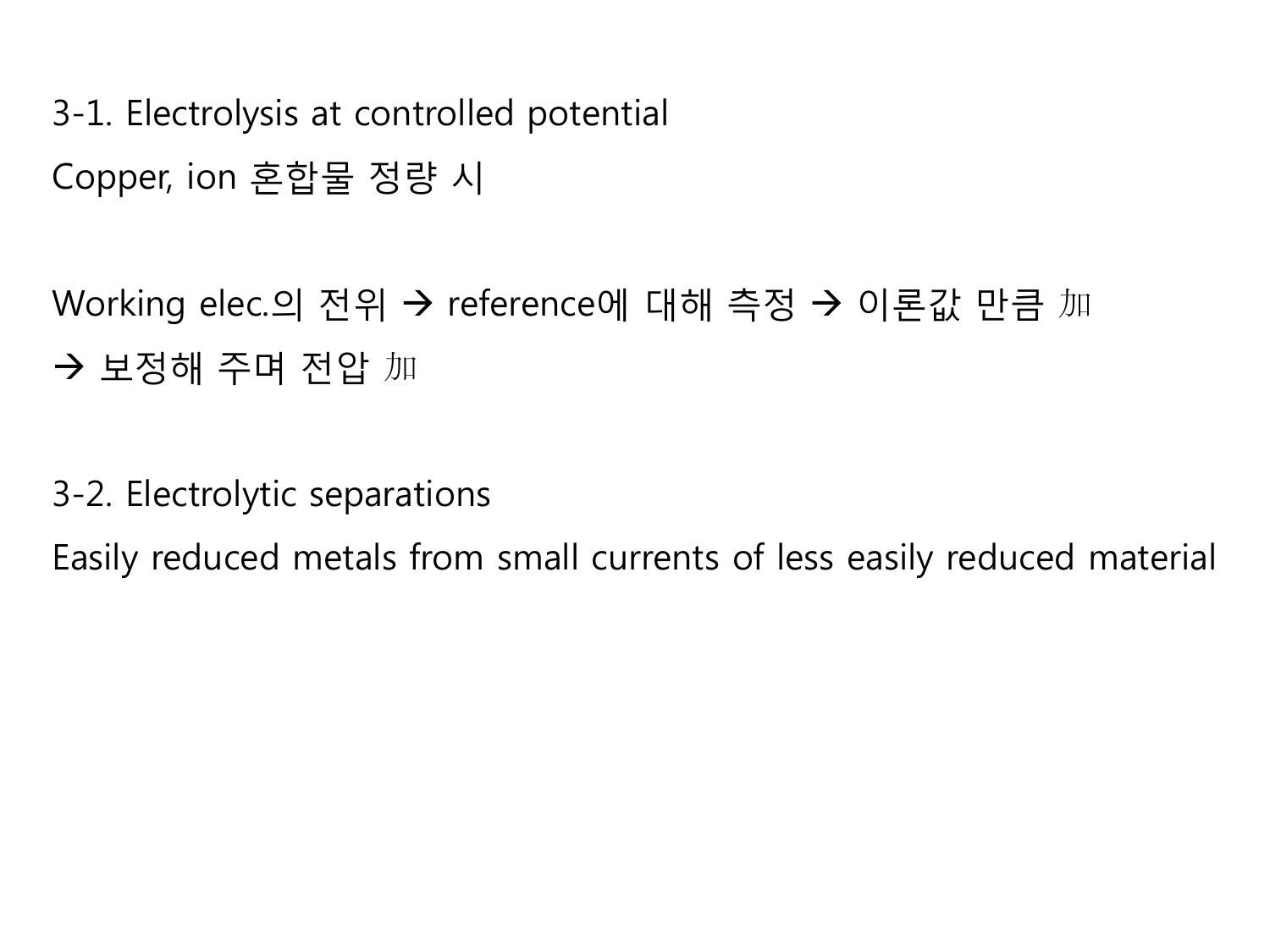3-3. Controlled-potential coulometry

Analyte → chemical state의 chrage → q를 측정 → phy. constant에 따라 양을 계산

w=QM/nF

- w : 산화, 환원전 물질의 무게
- F : 96.4877±1.6coulomb/g
- M : 물질의 분자량

Q : cell을 지나는 전하의 수  
q=it 
$$
q = \int_{t}^{0} i dt
$$